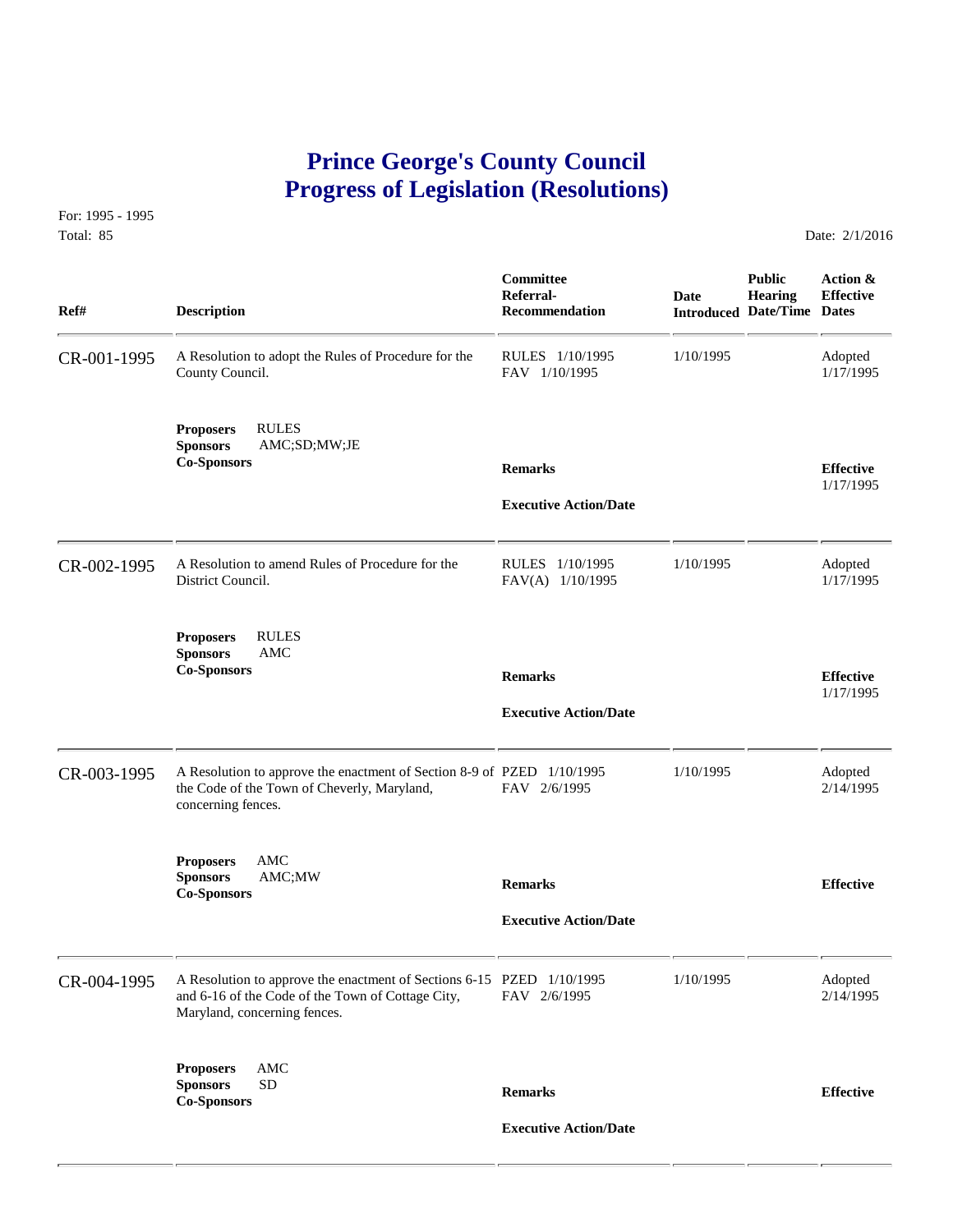| For: 1995-1995<br><b>Total: 85</b> | <b>Prince George's County Council</b><br><b>Progress of Legislation (Resolutions)</b>                                                                                                                                                                |                                                                                       |                                        |                                              | Page 2 of 18<br>Date: 2/1/2016                                       |
|------------------------------------|------------------------------------------------------------------------------------------------------------------------------------------------------------------------------------------------------------------------------------------------------|---------------------------------------------------------------------------------------|----------------------------------------|----------------------------------------------|----------------------------------------------------------------------|
| Ref#<br>CR-005-1995                | <b>Description</b><br>To approve eligibility for tax credits for a development<br>of more than ten dwelling units within a Revitalization<br>Tax Credit District.                                                                                    | Committee<br>Referral-<br><b>Recommendation</b><br>PSFM 1/10/1995<br>FAV(A) 2/15/1995 | Date<br><b>Introduced</b><br>1/10/1995 | <b>Public</b><br><b>Hearing</b><br>Date/Time | Action &<br><b>Effective</b><br><b>Dates</b><br>Adopted<br>2/28/1995 |
|                                    | MW<br><b>Proposers</b><br><b>MW</b><br><b>Sponsors</b><br><b>Co-Sponsors</b>                                                                                                                                                                         | <b>Remarks</b><br><b>Executive Action/Date</b>                                        |                                        |                                              | <b>Effective</b>                                                     |
| CR-006-1995                        | To amend the Prince George's County portion of<br>M-NCPPC Capital Budget for FY 95 to add \$793,500 to FAV(A) 2/6/1995<br>Prince George's Baseball Stadium project (CIP ID<br>#EC040932) from the Stadium Reserve account in the<br>Recreation fund. | PZED 1/10/1995                                                                        | 1/10/1995                              | 3/14/1995<br>1:30 PM                         | Adopted<br>3/14/1995                                                 |
|                                    | M-NCPPC<br><b>Proposers</b><br><b>Sponsors</b><br>AMC;SD<br><b>Co-Sponsors</b>                                                                                                                                                                       | <b>Remarks</b><br><b>Executive Action/Date</b>                                        |                                        |                                              | <b>Effective</b>                                                     |
| CR-007-1995                        | To extend the appointment of Ms. Geraldine I. Jones as<br>Acting Executive Director of Child Support<br>Enforcement.                                                                                                                                 |                                                                                       | 1/31/1995                              |                                              | Adopted<br>1/31/1995                                                 |
|                                    | <b>Proposers</b><br>CO. EXEC.<br><b>Sponsors</b><br>DB;MW<br><b>Co-Sponsors</b>                                                                                                                                                                      | <b>Remarks</b><br><b>Executive Action/Date</b>                                        |                                        |                                              | <b>Effective</b>                                                     |
| CR-008-1995                        | Approval of Issuance of Refunding Bonds by the<br>Housing Authority for Marlow Overlook Apartments<br>Project (also known as Cedar Ridge).                                                                                                           | THE 2/21/1995<br>FAV(A) 3/9/1995                                                      | 2/21/1995                              | 3/14/1995<br>1:30 PM                         | Adopted<br>3/14/1995                                                 |
|                                    | CO. EXEC.<br><b>Proposers</b><br><b>Sponsors</b><br>SD;DB<br><b>Co-Sponsors</b>                                                                                                                                                                      | <b>Remarks</b><br><b>Executive Action/Date</b>                                        |                                        |                                              | <b>Effective</b>                                                     |
| CR-009-1995                        | A Resolution concerning the Ten Year Water and<br>Sewerage Plan, December 1994 Cycle Amendments.                                                                                                                                                     | THE 2/28/1995<br>FAV(A) 3/23/1995                                                     | 2/28/1995                              | 3/21/1995<br>1:30 PM                         | Adopted<br>3/28/1995                                                 |
|                                    | CO. EXEC.<br><b>Proposers</b><br><b>Sponsors</b><br>AMC<br><b>Co-Sponsors</b>                                                                                                                                                                        | <b>Remarks</b><br><b>Executive Action/Date</b>                                        |                                        |                                              | <b>Effective</b><br>4/12/1995                                        |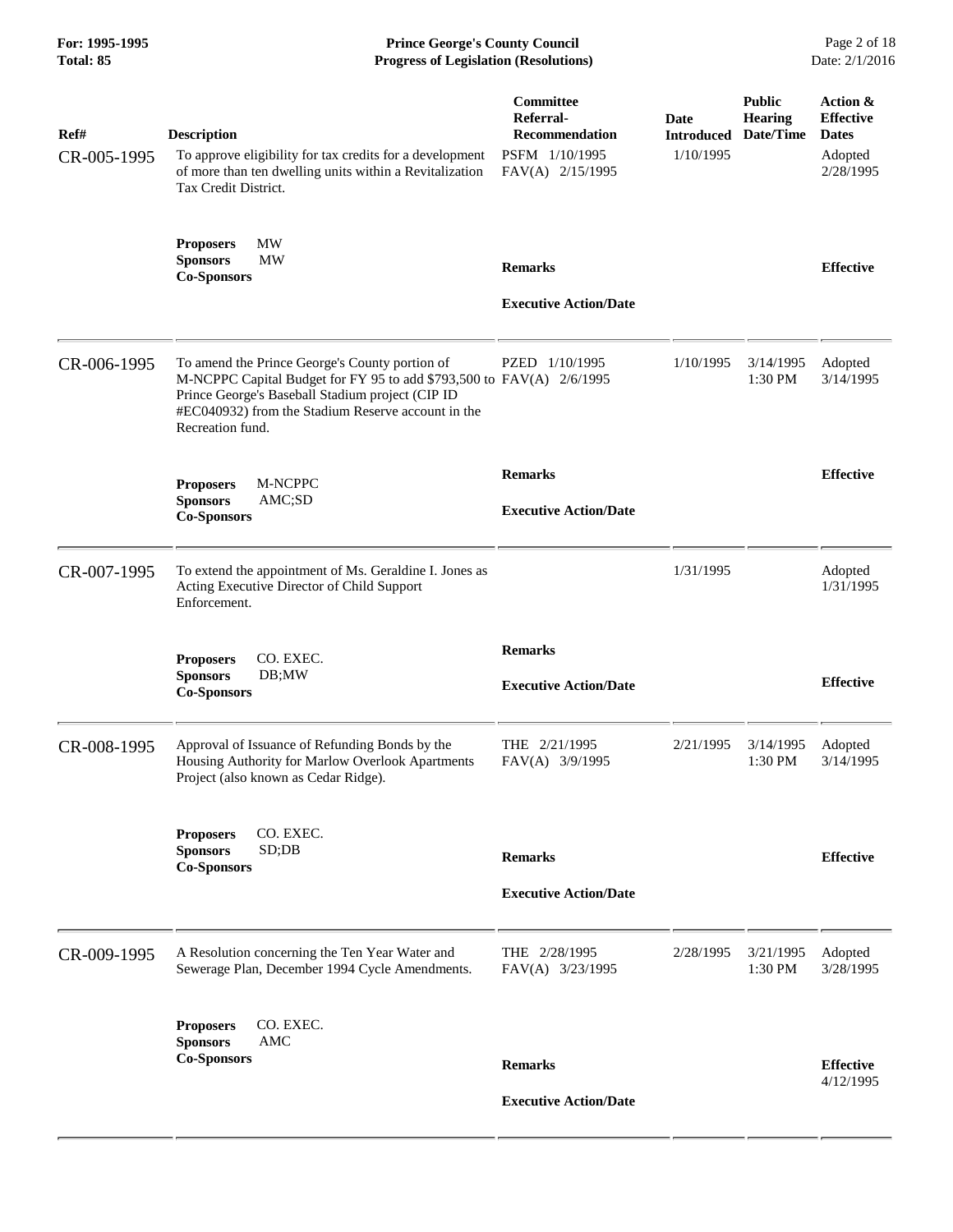**For: 1995-1995 Prince George's County Council** Page 3 of 18<br> **Prince George's County Council** Page 3 of 18<br> **Progress of Legislation (Resolutions)** Date: 2/1/2016 **Progress of Legislation (Resolutions) Progress of Legislation (Resolutions)** 

| Ref#<br>CR-010-1995 | <b>Description</b><br>To extend the appointment of Mr. Richard Bradley as<br>Acting Director of Finance.                               | Committee<br>Referral-<br><b>Recommendation</b> | Date<br><b>Introduced</b><br>2/28/1995 | <b>Public</b><br><b>Hearing</b><br>Date/Time | Action &<br><b>Effective</b><br><b>Dates</b><br>Adopted<br>2/28/1995 |
|---------------------|----------------------------------------------------------------------------------------------------------------------------------------|-------------------------------------------------|----------------------------------------|----------------------------------------------|----------------------------------------------------------------------|
|                     | CO. EXEC.<br><b>Proposers</b><br><b>Sponsors</b><br>JE;AMC<br><b>Co-Sponsors</b>                                                       | <b>Remarks</b><br><b>Executive Action/Date</b>  |                                        |                                              | <b>Effective</b>                                                     |
| CR-011-1995         | To extend the appointment of Ms. Sandra Faye Peaches<br>as the Acting Director of Consumer Affairs.                                    |                                                 | 3/7/1995                               |                                              | Adopted<br>3/7/1995                                                  |
|                     | CO. EXEC.<br><b>Proposers</b><br>DB;AS<br><b>Sponsors</b><br><b>Co-Sponsors</b>                                                        | <b>Remarks</b><br><b>Executive Action/Date</b>  |                                        |                                              | <b>Effective</b>                                                     |
| CR-012-1995         | To extend the appointment of Mr. Samuel E. Wynkoop,<br>Jr., as Acting Director of the Department of<br><b>Environmental Resources.</b> |                                                 | 3/7/1995                               |                                              | Adopted<br>3/7/1995                                                  |
|                     | CO. EXEC.<br><b>Proposers</b><br><b>Sponsors</b><br>SD;MW;JE<br><b>Co-Sponsors</b>                                                     | <b>Remarks</b><br><b>Executive Action/Date</b>  |                                        |                                              | <b>Effective</b>                                                     |
| CR-013-1995         | To extend the appointment of Mr. Douglas A. Brown as<br>Acting Director of the Office of Management and<br>Budget.                     |                                                 | 3/7/1995                               |                                              | Adopted<br>3/7/1995                                                  |
|                     | CO. EXEC.<br><b>Proposers</b><br>SD;MW;JE<br><b>Sponsors</b><br><b>Co-Sponsors</b>                                                     | <b>Remarks</b><br><b>Executive Action/Date</b>  |                                        |                                              | <b>Effective</b>                                                     |
| CR-014-1995         | To extend the appointment of Mr. Arthur G. Thacher as<br>Acting Health Officer.                                                        |                                                 | 3/7/1995                               |                                              | Adopted<br>3/7/1995                                                  |
|                     | CO. EXEC.<br><b>Proposers</b><br><b>Sponsors</b><br>SD;MW;DB<br><b>Co-Sponsors</b>                                                     | <b>Remarks</b><br><b>Executive Action/Date</b>  |                                        |                                              | <b>Effective</b>                                                     |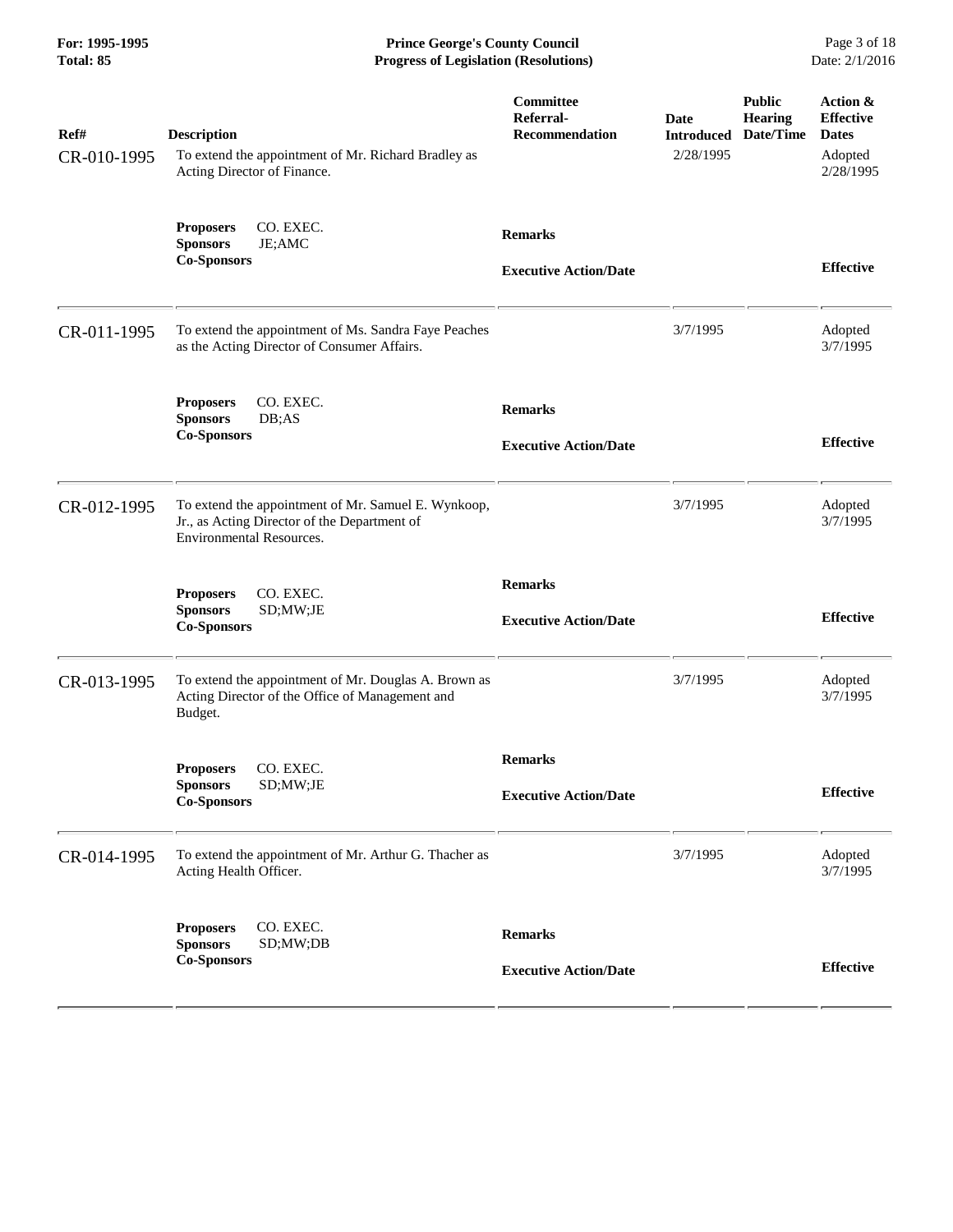| For: 1995-1995<br>Total: 85 | <b>Prince George's County Council</b><br><b>Progress of Legislation (Resolutions)</b>                                                                                                                              |                                                                           |                                        |                                              | Page 4 of 18<br>Date: 2/1/2016                                      |
|-----------------------------|--------------------------------------------------------------------------------------------------------------------------------------------------------------------------------------------------------------------|---------------------------------------------------------------------------|----------------------------------------|----------------------------------------------|---------------------------------------------------------------------|
| Ref#<br>CR-015-1995         | <b>Description</b><br>To suspend submission, processing, and implementation PSFM 3/28/1995<br>of classification review requests of encumbered<br>positions (desk audits) for Fiscal Years 1994, 1995, and<br>1996. | <b>Committee</b><br>Referral-<br><b>Recommendation</b><br>FAV(A) 4/6/1995 | Date<br><b>Introduced</b><br>3/28/1995 | <b>Public</b><br><b>Hearing</b><br>Date/Time | Action &<br><b>Effective</b><br><b>Dates</b><br>Adopted<br>5/2/1995 |
|                             | CO. EXEC.<br><b>Proposers</b><br><b>Sponsors</b><br><b>AMC</b><br><b>Co-Sponsors</b>                                                                                                                               | <b>Remarks</b><br><b>Executive Action/Date</b>                            |                                        |                                              | <b>Effective</b>                                                    |
| CR-016-1995                 | To extend the appointment of John W. Shanley as<br>Acting Director of Housing and Community<br>Development for four months (beginning after March<br>15, 1995).                                                    |                                                                           | 3/21/1995                              |                                              | Adopted<br>3/21/1995                                                |
|                             |                                                                                                                                                                                                                    | <b>Remarks</b>                                                            |                                        |                                              |                                                                     |
|                             | CO. EXEC.<br><b>Proposers</b><br><b>Sponsors</b><br><b>MW</b><br><b>Co-Sponsors</b>                                                                                                                                | <b>Executive Action/Date</b>                                              |                                        |                                              | <b>Effective</b>                                                    |
| CR-017-1995                 | To approve the FY 1996-2000 Consolidated Plan for<br>Housing and Community Development and Combined<br>Federal grants application for FY95-96 entitlements of<br>various funds.                                    | THE 4/4/1995<br>FAV 5/4/1995                                              | 4/4/1995                               | 5/2/1995<br>7:00 PM                          | Adopted<br>5/16/1995                                                |
|                             | CO. EXEC.<br><b>Proposers</b>                                                                                                                                                                                      | <b>Remarks</b>                                                            |                                        |                                              | <b>Effective</b>                                                    |

|             | CO. EXEC.<br><b>Proposers</b><br><b>Sponsors</b><br>MW;AS;RVR;WM<br><b>Co-Sponsors</b>                                                                                | <b>Remarks</b><br><b>Executive Action/Date</b> | <b>Effective</b><br>5/16/1995 |
|-------------|-----------------------------------------------------------------------------------------------------------------------------------------------------------------------|------------------------------------------------|-------------------------------|
| CR-018-1995 | To establish effective date of salary rate adjustments in<br>conjunction with establishment & implementation of<br>new Cyborg On-line Human Resource software system. | PSFM 4/4/1995<br>4/4/1995<br>FAV 5/1/1995      | Adopted<br>5/16/1995          |
|             | CO. EXEC.<br><b>Proposers</b><br><b>Sponsors</b><br><b>SD</b><br><b>Co-Sponsors</b>                                                                                   | <b>Remarks</b><br><b>Executive Action/Date</b> | <b>Effective</b>              |
| CR-019-1995 | To provide for the issuance of six additional casino<br>night permits.                                                                                                | PSFM 4/11/1995<br>4/11/1995<br>HELD 5/8/1995   |                               |
|             | <b>RVR</b><br><b>Proposers</b><br><b>RVR</b><br><b>Sponsors</b><br><b>Co-Sponsors</b>                                                                                 | <b>Remarks</b><br><b>Executive Action/Date</b> | <b>Effective</b>              |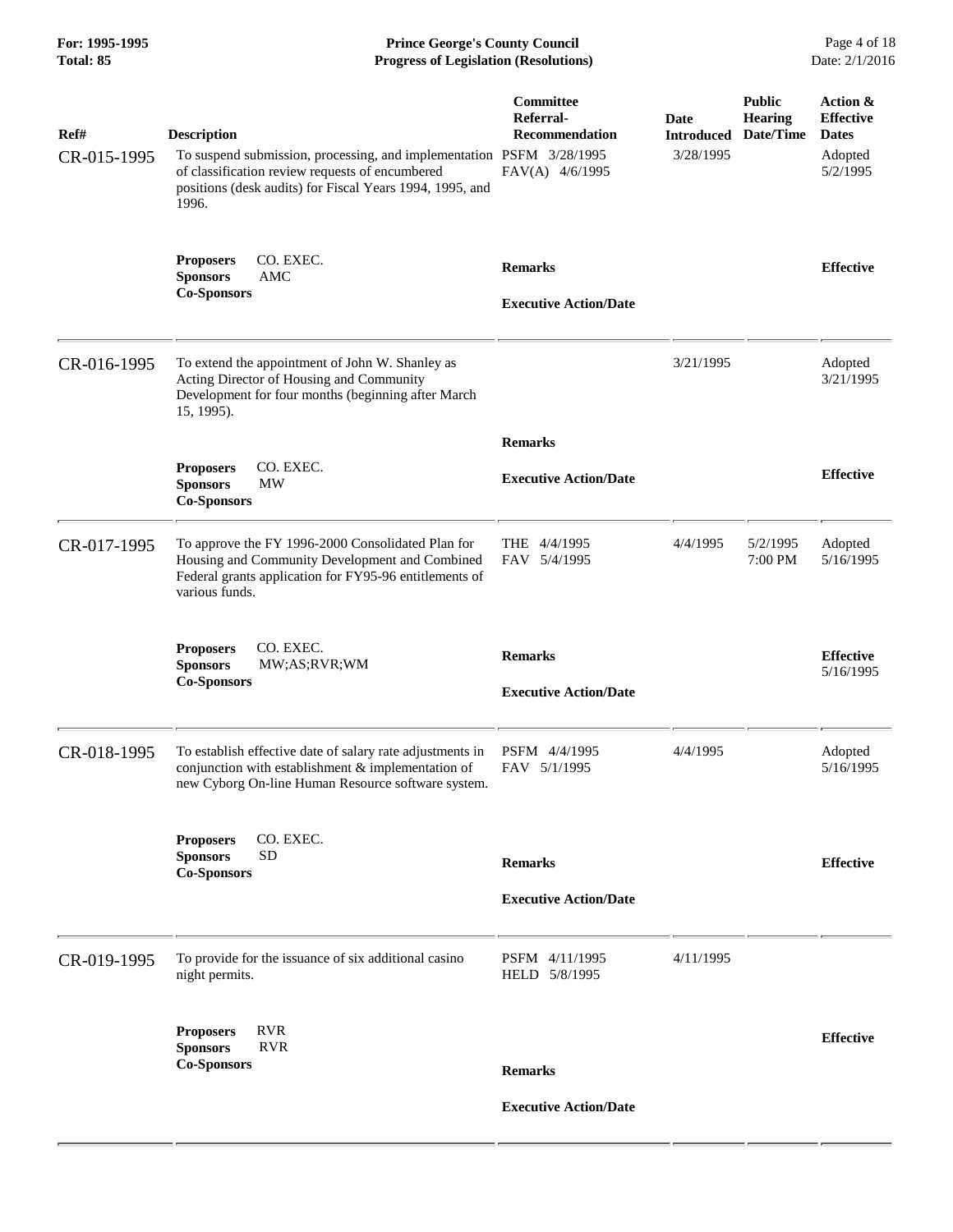## **For: 1995-1995 Prince George's County Council** Page 5 of 18<br> **Prince George's County Council** Page 5 of 18<br> **Progress of Legislation (Resolutions)** Date: 2/1/2016 **Progress of Legislation (Resolutions) Progress of Legislation (Resolutions)**

| Ref#<br>CR-020-1995 | <b>Description</b><br>A Supplementary Appropriation of Federal and State<br>Funds to provide additional funding from grants in the<br>amount of \$2,113,094 to the Circuit Court, the Office of<br>the Sheriff, the Fire Dept., Dept. of Family Services, the<br>Health Dept., the Police Dept., and the Dept. of Social | Committee<br>Referral-<br><b>Recommendation</b><br>HEHS 4/25/1995<br>FAV 5/15/1995 | Date<br><b>Introduced</b><br>4/25/1995 | <b>Public</b><br><b>Hearing</b><br>Date/Time | Action &<br><b>Effective</b><br><b>Dates</b><br>Adopted<br>5/23/1995 |
|---------------------|--------------------------------------------------------------------------------------------------------------------------------------------------------------------------------------------------------------------------------------------------------------------------------------------------------------------------|------------------------------------------------------------------------------------|----------------------------------------|----------------------------------------------|----------------------------------------------------------------------|
|                     | Services.<br>CO. EXEC.<br><b>Proposers</b><br><b>Sponsors</b><br>SD; AS; JE<br><b>Co-Sponsors</b>                                                                                                                                                                                                                        | <b>Remarks</b><br><b>Executive Action/Date</b>                                     |                                        |                                              | <b>Effective</b>                                                     |
| CR-021-1995         | To extend the appointment of Alphonso Hawkins as<br>Acting Chief of Police for four months (beginning after<br>$5/1/95$ ).                                                                                                                                                                                               |                                                                                    | 4/25/1995                              |                                              | Adopted<br>4/25/1995                                                 |
|                     | CO. EXEC.<br><b>Proposers</b><br><b>Sponsors</b><br>MW;IG;RVR;AS;AMC;JE;SD;DB;WM<br><b>Co-Sponsors</b>                                                                                                                                                                                                                   | <b>Remarks</b><br><b>Executive Action/Date</b>                                     |                                        |                                              | <b>Effective</b>                                                     |
| CR-022-1995         | A resolution to approve the Zoning Map Amendment to<br>the Subregion VII SMA for a certain parcel of land<br>transferred by the United States of America.                                                                                                                                                                | PZED 5/9/1995<br>FAV 6/5/1995<br>FAV 6/15/1995                                     | 5/9/1995                               |                                              | Adopted<br>6/27/1995                                                 |
|                     | D.C.<br><b>Proposers</b><br>IG;JE<br><b>Sponsors</b><br><b>Co-Sponsors</b>                                                                                                                                                                                                                                               | <b>Remarks</b><br><b>Executive Action/Date</b>                                     |                                        |                                              | <b>Effective</b>                                                     |
| CR-023-1995         | A Resolution to approve FY 1995-96 Operating and<br>Capital Budgets of the WSSC and recommend water and<br>sewer rates and ad valorem tax levies.                                                                                                                                                                        |                                                                                    | 5/31/1995                              |                                              | Adopted<br>5/31/1995                                                 |
|                     | <b>AMC</b><br><b>Proposers</b><br><b>SD</b><br><b>Sponsors</b><br><b>Co-Sponsors</b>                                                                                                                                                                                                                                     | <b>Remarks</b><br><b>Executive Action/Date</b>                                     |                                        |                                              | <b>Effective</b>                                                     |
| CR-024-1995         | A Resolution to adopt with amendments the WSSC FY<br>1996-2001 Capital Improvements Program & FY 1996<br>Capital Budget for Prince George's County for Water<br>and Sewerage.                                                                                                                                            |                                                                                    | 5/31/1995                              |                                              | Adopted<br>5/31/1995                                                 |
|                     |                                                                                                                                                                                                                                                                                                                          | <b>Remarks</b>                                                                     |                                        |                                              |                                                                      |
|                     | <b>AMC</b><br><b>Proposers</b><br>AMC;SD;MW<br><b>Sponsors</b><br><b>Co-Sponsors</b>                                                                                                                                                                                                                                     | <b>Executive Action/Date</b>                                                       |                                        |                                              | <b>Effective</b>                                                     |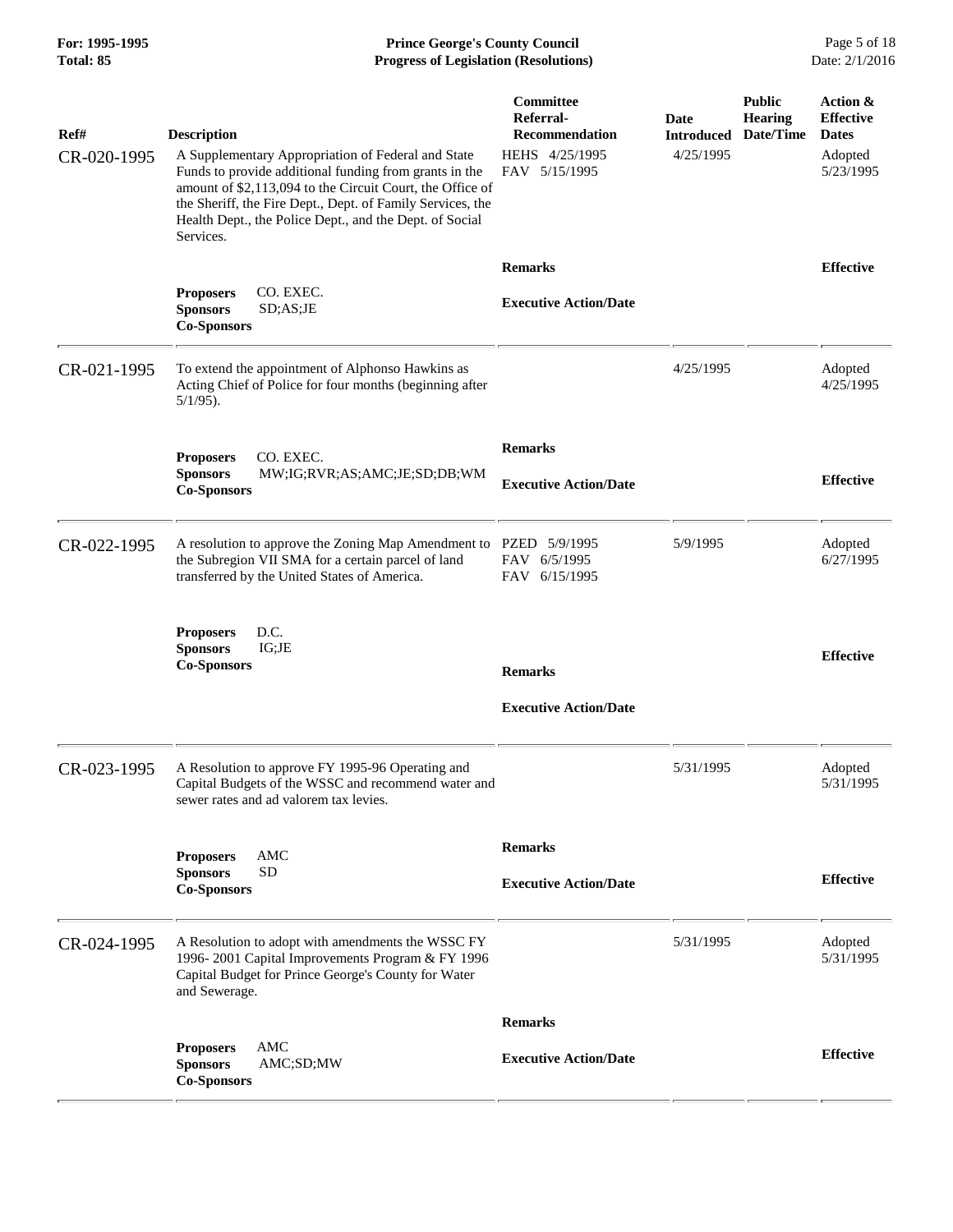**For: 1995-1995 Prince George's County Council** Page 6 of 18<br> **Prince George's County Council** Page 6 of 18<br> **Progress of Legislation (Resolutions)** Date: 2/1/2016 **Progress of Legislation (Resolutions) Progress of Legislation (Resolutions)** 

| Ref#<br>CR-025-1995 | <b>Description</b><br>Fiscal Year 1996 Budget and Tax Rate - Washington<br>Suburban Transit Commission.                                                                                  | Committee<br>Referral-<br><b>Recommendation</b> | Date<br><b>Introduced</b><br>5/31/1995 | <b>Public</b><br><b>Hearing</b><br>Date/Time | Action &<br><b>Effective</b><br><b>Dates</b><br>Adopted<br>5/31/1995 |
|---------------------|------------------------------------------------------------------------------------------------------------------------------------------------------------------------------------------|-------------------------------------------------|----------------------------------------|----------------------------------------------|----------------------------------------------------------------------|
|                     | CO. EXEC.<br><b>Proposers</b><br><b>Sponsors</b><br>AMC;SD;MW<br><b>Co-Sponsors</b>                                                                                                      | <b>Remarks</b><br><b>Executive Action/Date</b>  |                                        |                                              | <b>Effective</b><br>7/1/1995                                         |
| CR-026-1995         | A Resolution concerning the WSSC System<br>Development Charge for FY 1995-96, for the purpose of<br>approving the System Development Charge for the<br>Fiscal Year beginning 7/1/95.     |                                                 | 5/23/1995                              |                                              | Adopted<br>5/23/1995                                                 |
|                     | AMC<br><b>Proposers</b><br><b>Sponsors</b><br>AMC;DB;WM<br><b>Co-Sponsors</b>                                                                                                            | <b>Remarks</b><br><b>Executive Action/Date</b>  |                                        |                                              | <b>Effective</b><br>7/1/1995                                         |
| CR-027-1995         | Approval of the Issuance of Refunding Bonds of the<br>Housing Authority for Downing Street Station Apts.                                                                                 | THE 5/23/1995                                   | 5/23/1995                              |                                              |                                                                      |
|                     | CO. EXEC.<br><b>Proposers</b><br>AMC;DB<br><b>Sponsors</b><br><b>Co-Sponsors</b>                                                                                                         | <b>Remarks</b><br><b>Executive Action/Date</b>  |                                        |                                              | <b>Effective</b>                                                     |
| CR-028-1995         | To establish a stormwater management special taxing<br>area within the Stormwater Management District for<br>which a County stormwater management tax has not<br>previously been levied. | $C.0.W.$ $5/31/1995$<br>FAV(A) 6/13/1995        | 5/31/1995                              | 6/13/1995<br>1:30 PM                         | Adopted<br>6/13/1995                                                 |
|                     | <b>SD</b><br><b>Proposers</b><br><b>Sponsors</b><br><b>SD</b><br><b>Co-Sponsors</b>                                                                                                      | <b>Remarks</b><br><b>Executive Action/Date</b>  |                                        |                                              | <b>Effective</b>                                                     |
| CR-029-1995         | Ten Year Water & Sewerage Plan (April 1995<br>Amendment Cycle) to change the Water & Sewer<br>category designations within the 1994 Comprehensive<br>Ten Year W&S Plan.                  | THE 6/6/1995<br>FAV(A) 7/13/1995                | 6/6/1995                               | 6/27/1995<br>1:30 PM                         | Adopted<br>7/26/1995                                                 |
|                     | CO. EXEC.<br><b>Proposers</b><br><b>Sponsors</b><br>SD;AMC<br><b>Co-Sponsors</b>                                                                                                         | <b>Remarks</b><br><b>Executive Action/Date</b>  |                                        |                                              | <b>Effective</b><br>8/8/1995                                         |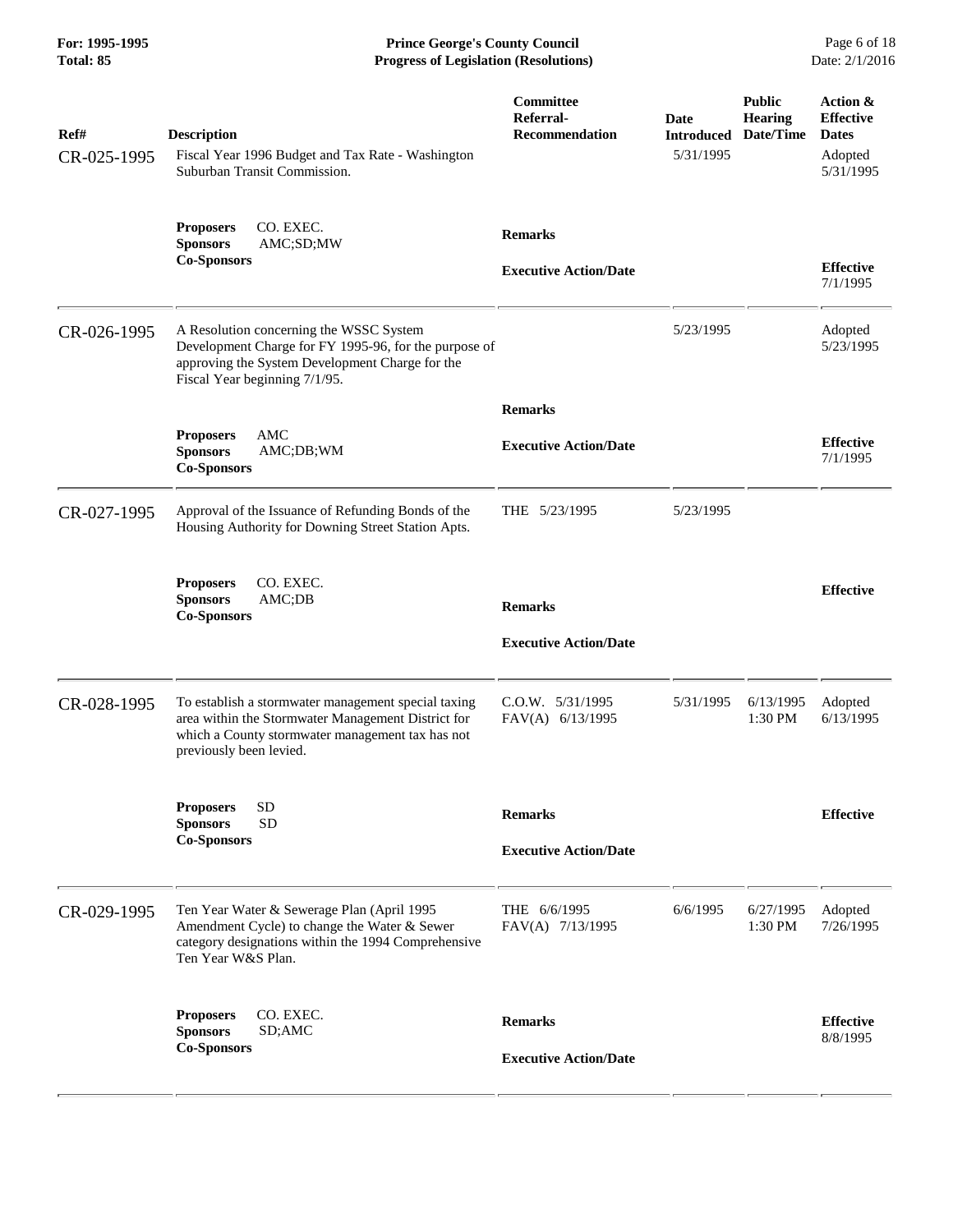**For: 1995-1995 Prince George's County Council** Page 7 of 18<br> **Prince George's County Council** Page 7 of 18<br> **Progress of Legislation (Resolutions)** Date: 2/1/2016 **Progress of Legislation (Resolutions) Progress of Legislation (Resolutions)** 

| Ref#<br>CR-030-1995 | <b>Description</b><br>To amend the Salary Plan for the International<br>Association of Fire Fighters, Local 1619 (Fire Fighters) - FAV 6/14/1995<br>Salary Schedule S, effective 7/1/95 through 6/30/96. | Committee<br>Referral-<br><b>Recommendation</b><br>PSFM 6/6/1995        | Date<br><b>Introduced</b><br>6/6/1995 | <b>Public</b><br><b>Hearing</b><br>Date/Time | Action &<br><b>Effective</b><br><b>Dates</b><br>Adopted<br>7/26/1995 |
|---------------------|----------------------------------------------------------------------------------------------------------------------------------------------------------------------------------------------------------|-------------------------------------------------------------------------|---------------------------------------|----------------------------------------------|----------------------------------------------------------------------|
|                     | <b>Proposers</b><br>CO. EXEC.<br><b>Sponsors</b><br>SD;DB<br><b>Co-Sponsors</b>                                                                                                                          | <b>Remarks</b><br>(SEE ALSO CB-41-1995)<br><b>Executive Action/Date</b> |                                       |                                              | <b>Effective</b>                                                     |
| CR-031-1995         | To amend the Salary Plan for International Association<br>of Fire Fighters, Local 1619 (Paramedics) - Salary<br>Schedule M; effective 7/1/95 through 6/30/96.                                            | PSFM 6/6/1995<br>FAV 6/14/1995                                          | 6/6/1995                              |                                              | Adopted<br>7/26/1995                                                 |
|                     | CO. EXEC.<br><b>Proposers</b><br><b>Sponsors</b><br>SD;DB; MW<br><b>Co-Sponsors</b>                                                                                                                      | <b>Remarks</b><br>(SEE ALSO CB-41-1995)<br><b>Executive Action/Date</b> |                                       |                                              | <b>Effective</b>                                                     |
| CR-032-1995         | To amend the Salary Plan for International Association<br>of Fire Fighters, Local 1619 (Uniformed Civilian Unit) - FAV 6/14/1995<br>Salary Schedule B; effective 7/1/95 through 6/30/96.                 | PSFM 6/6/1995                                                           | 6/6/1995                              |                                              | Adopted<br>7/26/1995                                                 |
|                     | CO. EXEC.<br><b>Proposers</b><br><b>Sponsors</b><br>DB;SD<br><b>Co-Sponsors</b>                                                                                                                          | <b>Remarks</b><br>(SEE ALSO CB-42-1995)<br><b>Executive Action/Date</b> |                                       |                                              | <b>Effective</b>                                                     |
| CR-033-1995         | To amend the Salary Plan for International Association<br>of Fire Fighters, Local 1619 (Nonuniformed Civilian<br>Unit) - Salary Schedule H; effective 7/1/95 through<br>6/30/96.                         | PSFM 6/6/1995<br>FAV 6/14/1995                                          | 6/6/1995                              |                                              | Adopted<br>7/26/1995                                                 |
|                     | CO. EXEC.<br><b>Proposers</b><br><b>Sponsors</b><br><b>SD</b><br><b>Co-Sponsors</b>                                                                                                                      | <b>Remarks</b><br>(SEE ALSO CB-43-1995)<br><b>Executive Action/Date</b> |                                       |                                              | <b>Effective</b>                                                     |
| CR-034-1995         | To amend the Fiscal Year 1986-1995 Comprehensive<br>Ten Year Solid Waste Management Plan by adding the<br>Brandywine Enterprises Construction and Demolition<br>Processing Facility.                     | THE 6/6/1995<br>HELD 7/13/1995<br>FAV(A) 11/14/1995                     | 6/6/1995                              | 7/11/1995<br>1:30 PM                         | Adopted<br>11/21/1995                                                |
|                     | MW<br><b>Proposers</b><br><b>Sponsors</b><br><b>MW</b><br><b>Co-Sponsors</b>                                                                                                                             | <b>Remarks</b><br><b>Executive Action/Date</b>                          |                                       |                                              | <b>Effective</b><br>12/14/1995                                       |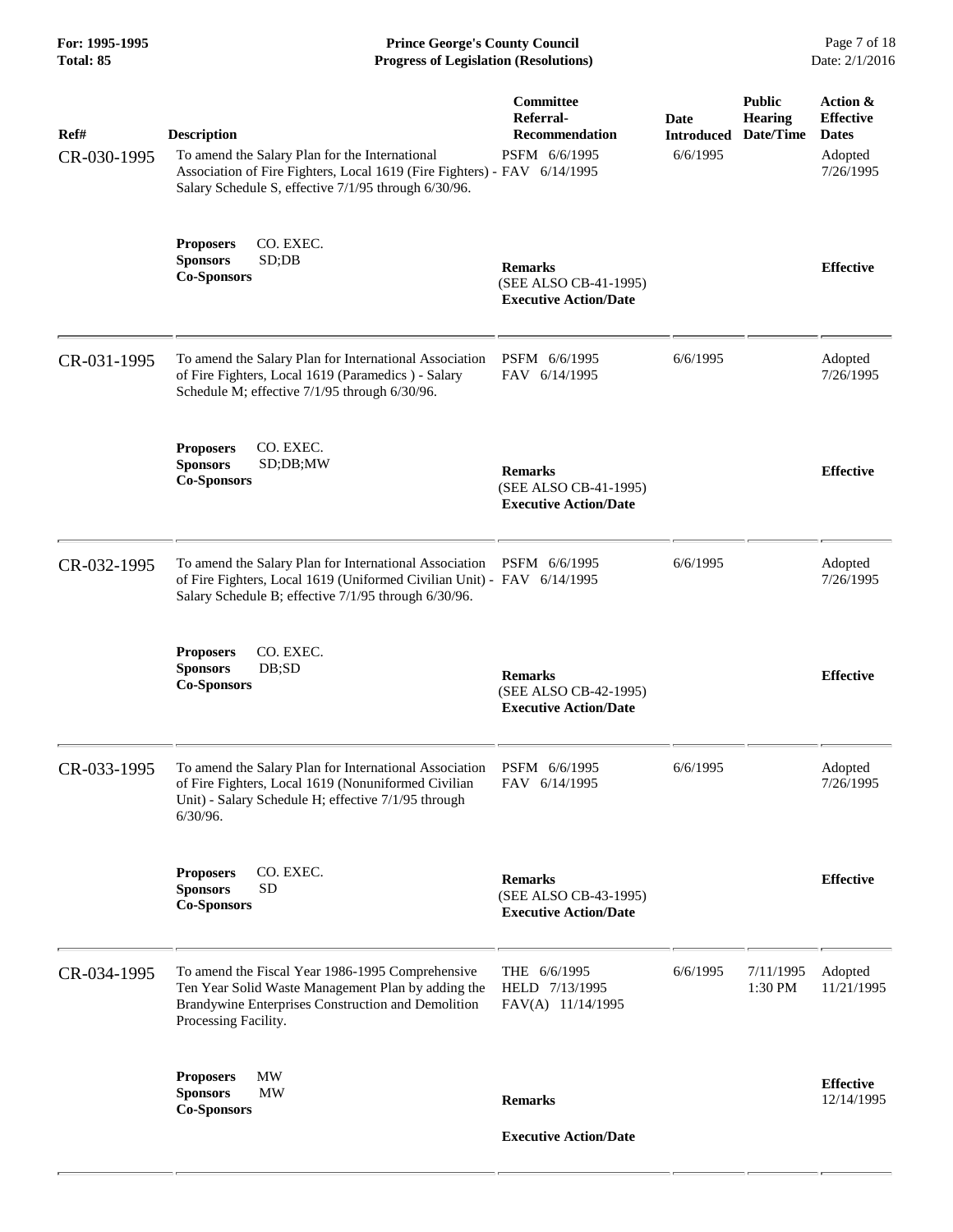**For: 1995-1995 Prince George's County Council** Page 8 of 18<br> **Prince George's County Council** Page 8 of 18<br> **Progress of Legislation (Resolutions)** Date: 2/1/2016 **Progress of Legislation (Resolutions) Progress of Legislation (Resolutions)** 

| Ref#<br>CR-035-1995 | <b>Description</b><br>A Resolution concerning Municipal Annexation for the<br>purpose of petitioning the chief executive &<br>administrative officer of the City of Takoma Park for<br>referendum on certain resolutions of annexation. | Committee<br>Referral-<br><b>Recommendation</b><br>C.0.W. 6/13/1995<br>NR 7/11/1995     | Date<br><b>Introduced</b><br>6/13/1995 | <b>Public</b><br><b>Hearing</b><br>Date/Time<br>7/11/1995<br>1:30 PM | Action &<br><b>Effective</b><br><b>Dates</b><br>Adopted<br>7/11/1995 |
|---------------------|-----------------------------------------------------------------------------------------------------------------------------------------------------------------------------------------------------------------------------------------|-----------------------------------------------------------------------------------------|----------------------------------------|----------------------------------------------------------------------|----------------------------------------------------------------------|
|                     | WM<br><b>Proposers</b><br><b>Sponsors</b><br>WM<br><b>Co-Sponsors</b>                                                                                                                                                                   | <b>Remarks</b><br><b>Executive Action/Date</b>                                          |                                        |                                                                      | <b>Effective</b>                                                     |
| CR-036-1995         | A Resolution concerning the Tax Rates for FY 1995-96<br>for the purpose of imposing and levying the tax rates for<br>the fiscal year beginning July 1, 1995.                                                                            |                                                                                         | 6/13/1995                              |                                                                      | Adopted<br>6/13/1995                                                 |
|                     | AMC<br><b>Proposers</b><br><b>Sponsors</b><br>AMC;SD;MW<br><b>Co-Sponsors</b>                                                                                                                                                           | <b>Remarks</b><br><b>Executive Action/Date</b>                                          |                                        |                                                                      | <b>Effective</b>                                                     |
| CR-037-1995         | Ten Year Water and Sewerage Plan to change the Water THE 6/27/1995<br>and Sewer category designation for the Wilson Farm<br>property with the 1994 Comprehensive Ten Year Water<br>and Sewerage Plan.                                   | FAV(A) 9/5/1995                                                                         | 6/27/1995                              | 9/5/1995<br>11:00 AM                                                 | Adopted<br>9/5/1995                                                  |
|                     | <b>AMC</b><br><b>Proposers</b><br><b>Sponsors</b><br>AMC<br><b>Co-Sponsors</b>                                                                                                                                                          | <b>Remarks</b><br>(SEE ALSO CB-53-1995 &<br>CB-54-1995)<br><b>Executive Action/Date</b> |                                        |                                                                      | <b>Effective</b><br>9/8/1995                                         |
| CR-038-1995         | To amend the Salary Plan of the County to reflect<br>certain modifications for General Schedule Employees.                                                                                                                              | PSFM 6/13/1995<br>$C.0.W.$ 6/27/1995<br>FAV(A) 6/27/1995                                | 6/13/1995                              |                                                                      | Adopted<br>6/27/1995                                                 |
|                     | CO. EXEC.<br><b>Proposers</b><br><b>Sponsors</b><br><b>AMC</b><br><b>Co-Sponsors</b>                                                                                                                                                    | <b>Remarks</b><br><b>Executive Action/Date</b>                                          |                                        |                                                                      | <b>Effective</b>                                                     |
| CR-039-1995         | To amend the Salary Schedule of the County to reflect a PSFM 6/13/1995<br>certain modification for General Schedule employees<br>relating to the Supplemental Pension Plan.                                                             | HELD 6/28/1995                                                                          | 6/13/1995                              |                                                                      |                                                                      |
|                     | <b>Proposers</b><br>CO. EXEC.<br><b>Sponsors</b><br>AMC<br><b>Co-Sponsors</b>                                                                                                                                                           | <b>Remarks</b><br><b>Executive Action/Date</b>                                          |                                        |                                                                      | <b>Effective</b>                                                     |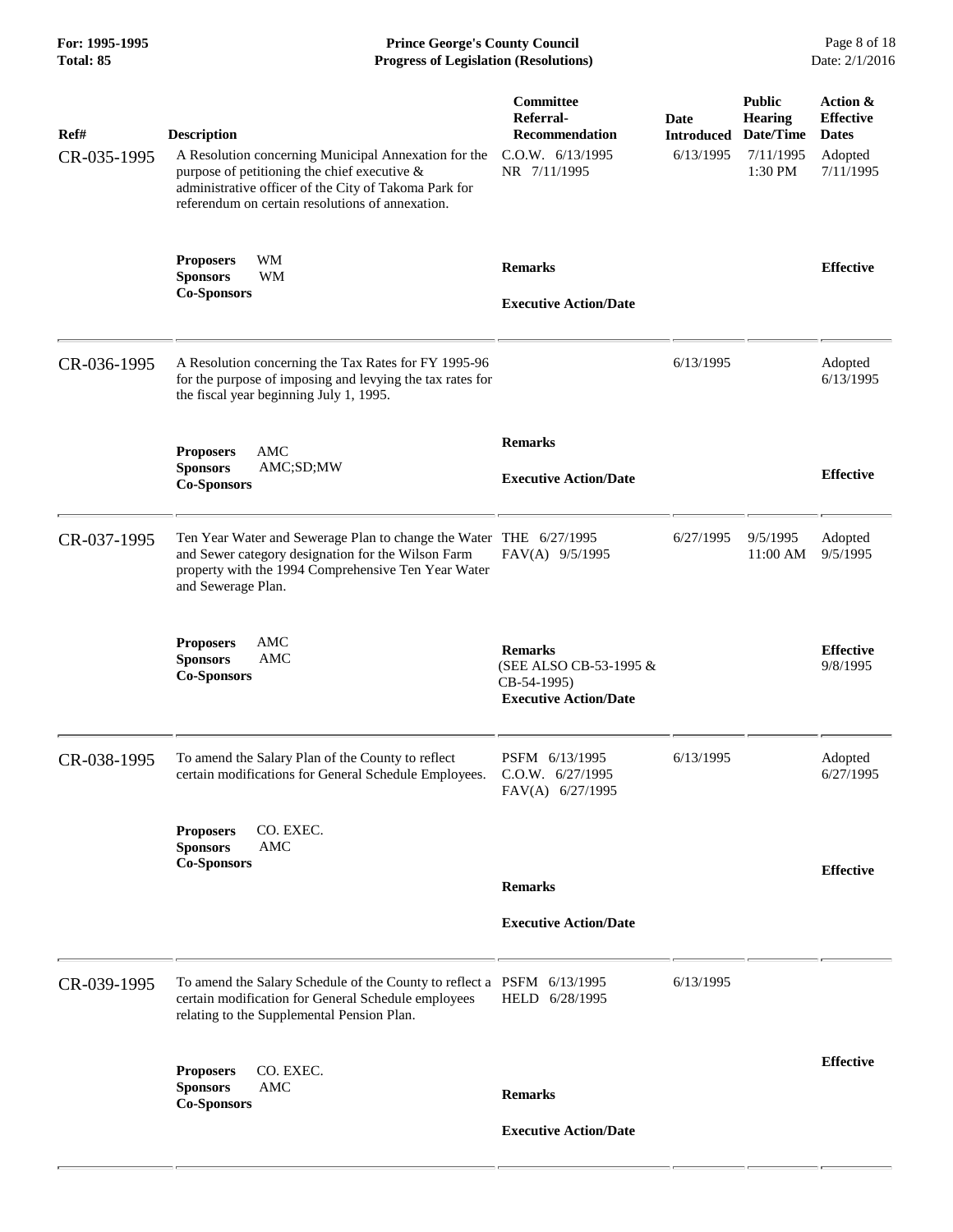| For: 1995-1995<br>Total: 85 | <b>Prince George's County Council</b><br><b>Progress of Legislation (Resolutions)</b>                                                                                                                                                                                                                                                                                                                                |                                                        |                                        |                                              | Page 9 of 18<br>Date: 2/1/2016                                       |
|-----------------------------|----------------------------------------------------------------------------------------------------------------------------------------------------------------------------------------------------------------------------------------------------------------------------------------------------------------------------------------------------------------------------------------------------------------------|--------------------------------------------------------|----------------------------------------|----------------------------------------------|----------------------------------------------------------------------|
| Ref#<br>CR-040-1995         | <b>Description</b><br>An Interdepartmental Transfer of Appropriations for the PSFM 6/27/1995<br>purpose of appropriating \$7,063,099 to various agencies FAV(A) 7/19/1995<br>from savings in various Department as well as<br>contingent funds to provide funding for cost of living<br>increases, collective bargaining costs, and other costs<br>not anticipated in the Approved Fiscal Year 1 994-1995<br>Budget. | <b>Committee</b><br>Referral-<br><b>Recommendation</b> | Date<br><b>Introduced</b><br>6/27/1995 | <b>Public</b><br><b>Hearing</b><br>Date/Time | Action &<br><b>Effective</b><br><b>Dates</b><br>Adopted<br>7/26/1995 |
|                             |                                                                                                                                                                                                                                                                                                                                                                                                                      | <b>Remarks</b>                                         |                                        |                                              | <b>Effective</b>                                                     |
|                             | CO. EXEC.<br><b>Proposers</b><br><b>Sponsors</b><br>AMC;SD;JE;MW<br><b>Co-Sponsors</b>                                                                                                                                                                                                                                                                                                                               | <b>Executive Action/Date</b>                           |                                        |                                              |                                                                      |
| CR-041-1995                 | To amend the Salary Plan of the County to reflect the<br>repeal of the Discontinued Service Benefit from the<br>Supplemental Pension Plans.                                                                                                                                                                                                                                                                          | <b>PSFM</b><br>FAV 6/29/1995                           | 7/5/1995                               |                                              | Adopted<br>7/5/1995                                                  |
|                             | <b>Proposers</b><br>CO. EXEC.<br><b>Sponsors</b><br>WM;IG;SD;JE;AS<br><b>Co-Sponsors</b>                                                                                                                                                                                                                                                                                                                             | <b>Remarks</b>                                         |                                        |                                              | <b>Effective</b>                                                     |
|                             |                                                                                                                                                                                                                                                                                                                                                                                                                      | <b>Executive Action/Date</b>                           |                                        |                                              |                                                                      |
| CR-042-1995                 | Compensation of the Chairman of the Prince George's<br>County Planning Board for the purpose of establishing<br>and providing for the compensation of Elizabeth M.<br>Hewlett as Chairman of the Prince George's County<br>Planning Board.                                                                                                                                                                           | C.O.W. 7/11/1995<br>FAV(A) 7/11/1995                   | 7/11/1995                              |                                              | Adopted<br>7/18/1995                                                 |
|                             | CO. EXEC.<br><b>Proposers</b>                                                                                                                                                                                                                                                                                                                                                                                        | <b>Remarks</b>                                         |                                        |                                              | <b>Effective</b>                                                     |
|                             | AMC<br><b>Sponsors</b><br><b>Co-Sponsors</b>                                                                                                                                                                                                                                                                                                                                                                         | <b>Executive Action/Date</b>                           |                                        |                                              |                                                                      |
| CR-043-1995                 | Revitalization Tax Credit - to establish that a one-family PSFM 7/18/1995<br>home development known as the Walker Mill Town<br>Subdivision qualifies for a revitalization/redevelopment<br>tax credit pursuant to Sec. 10-235.02 of the Prince<br>George's County Code.                                                                                                                                              |                                                        | 7/18/1995                              |                                              |                                                                      |
|                             |                                                                                                                                                                                                                                                                                                                                                                                                                      | <b>Remarks</b>                                         |                                        |                                              | <b>Effective</b>                                                     |
|                             | CO. EXEC.<br><b>Proposers</b><br><b>Sponsors</b><br>AMC;MW<br><b>Co-Sponsors</b>                                                                                                                                                                                                                                                                                                                                     | <b>Executive Action/Date</b>                           |                                        |                                              |                                                                      |
| CR-044-1995                 | To transfer Maryland Department of Transportation<br>Bonds in the amount of \$585,456, authorized pursuant<br>to CB-79-1987 and CB-113-1989.                                                                                                                                                                                                                                                                         | PSFM 7/18/1995<br>FAV 7/19/1995                        | 7/18/1995                              |                                              | Adopted<br>7/26/1995                                                 |
|                             | CO. EXEC.<br><b>Proposers</b><br><b>SD</b><br><b>Sponsors</b><br><b>Co-Sponsors</b>                                                                                                                                                                                                                                                                                                                                  | <b>Remarks</b>                                         |                                        |                                              | <b>Effective</b>                                                     |

 **Executive Action/Date**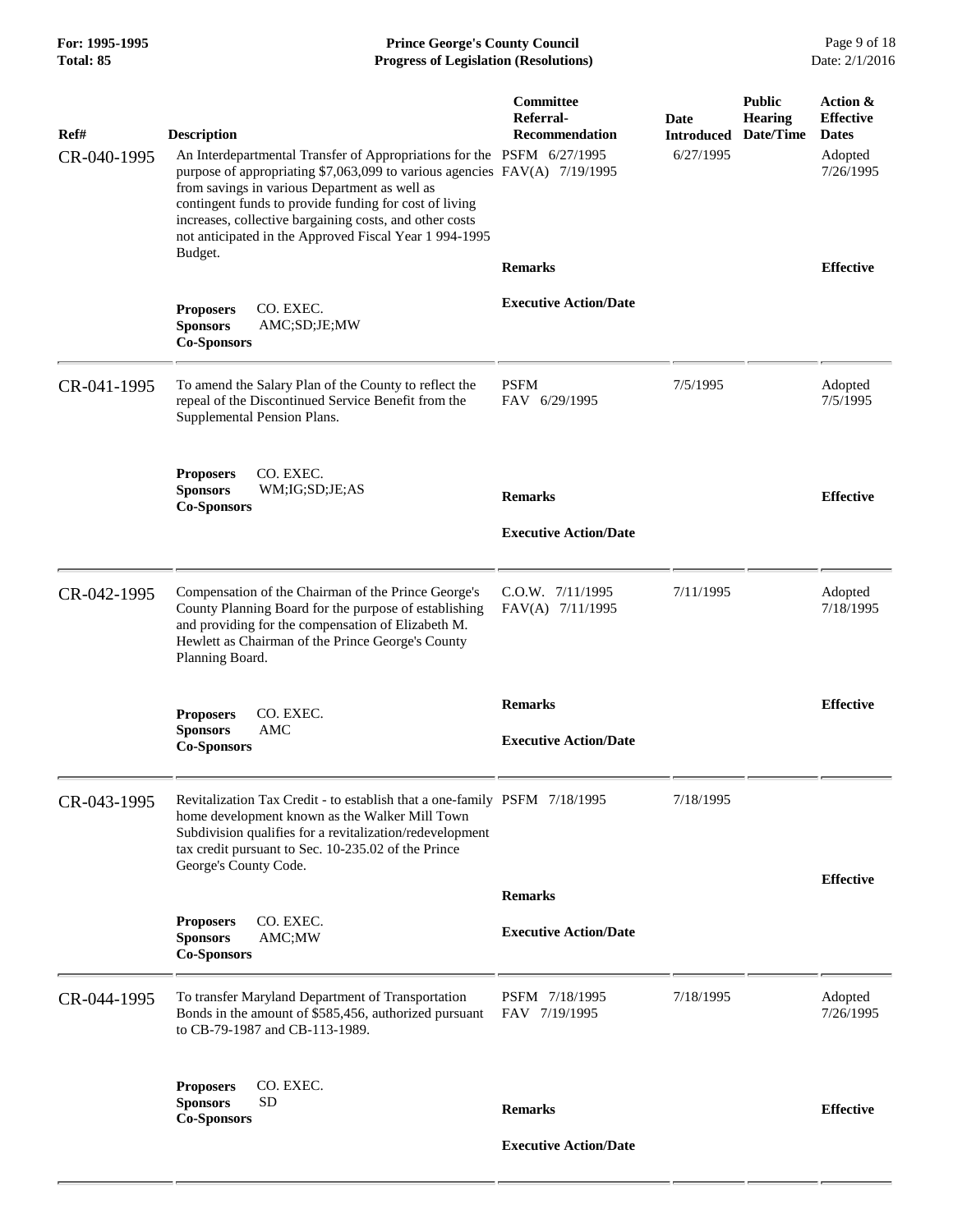**For: 1995-1995 Prince George's County Council** Page 10 of 18<br> **Progress of Legislation (Resolutions)** Date: 2/1/2016 **Progress of Legislation (Resolutions) Progress of Legislation (Resolutions)** 

| Ref#<br>CR-045-1995 | <b>Description</b><br>To adopt local amendments to the 1993 BOCA National THE 7/18/1995<br>Building Code.                                                          | Committee<br>Referral-<br><b>Recommendation</b><br>FAV(A) 7/27/1995 | <b>Date</b><br><b>Introduced</b><br>7/18/1995 | <b>Public</b><br><b>Hearing</b><br>Date/Time | Action &<br><b>Effective</b><br><b>Dates</b><br>Adopted<br>7/31/1995 |
|---------------------|--------------------------------------------------------------------------------------------------------------------------------------------------------------------|---------------------------------------------------------------------|-----------------------------------------------|----------------------------------------------|----------------------------------------------------------------------|
|                     | CO. EXEC.<br><b>Proposers</b><br><b>Sponsors</b><br>AS;SD;MW<br><b>Co-Sponsors</b>                                                                                 | <b>Remarks</b><br><b>Executive Action/Date</b>                      |                                               |                                              | <b>Effective</b>                                                     |
| CR-046-1995         | Approval of Issuance of Refunding Bonds of the<br>Housing Authority for Overlook Apartments.                                                                       | THE 7/26/1995<br>FAV 9/21/1995                                      | 7/26/1995                                     | 9/5/1995<br>1:30 PM                          | Adopted<br>10/3/1995                                                 |
|                     | CO. EXEC.<br><b>Proposers</b><br>AMC;DB;SD<br><b>Sponsors</b><br><b>Co-Sponsors</b>                                                                                | <b>Remarks</b><br><b>Executive Action/Date</b>                      |                                               |                                              | <b>Effective</b>                                                     |
| CR-047-1995         | To extend the appointment of Mr. Howard W. Stone,<br>Jr., as Acting Chief Administrative Officer.                                                                  |                                                                     | 7/26/1995                                     |                                              | Adopted<br>7/26/1995                                                 |
|                     | CO. EXEC.<br><b>Proposers</b><br><b>Sponsors</b><br>AMC;JE;DB<br><b>Co-Sponsors</b>                                                                                | <b>Remarks</b><br><b>Executive Action/Date</b>                      |                                               |                                              | <b>Effective</b>                                                     |
| CR-048-1995         | A Resolution to provide for a work group to review the<br>County Labor Code and recommend appropriate<br>amendments to the County Council and County<br>Executive. | PSFM 7/26/1995<br>FAV(A) 9/8/1995                                   | 7/26/1995                                     |                                              | Adopted<br>9/19/1995                                                 |
|                     | WM<br><b>Proposers</b><br><b>WM</b><br><b>Sponsors</b><br><b>Co-Sponsors</b>                                                                                       | <b>Remarks</b><br><b>Executive Action/Date</b>                      |                                               |                                              | <b>Effective</b>                                                     |
| CR-049-1995         | Approval of Issuance of 1995 Refunding Bonds by the<br>Housing Authority for Cherry Hill Apartments Project.                                                       |                                                                     | 7/31/1995                                     |                                              | Adopted<br>7/31/1995                                                 |
|                     | CO. EXEC.<br><b>Proposers</b><br><b>Sponsors</b><br>MW;AMC<br><b>Co-Sponsors</b>                                                                                   | <b>Remarks</b><br><b>Executive Action/Date</b>                      |                                               |                                              | <b>Effective</b>                                                     |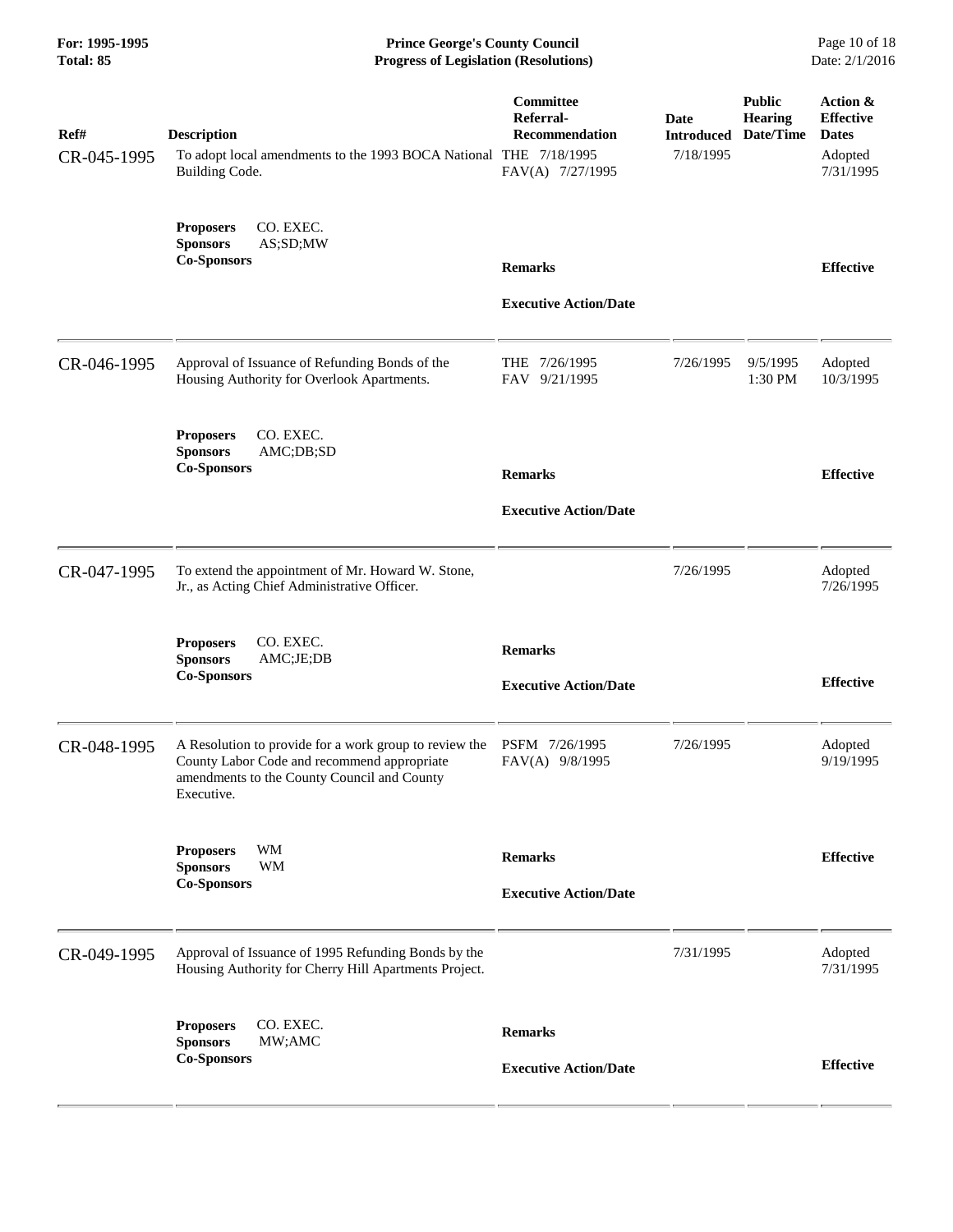**For: 1995-1995 Prince George's County Council** Page 11 of 18<br> **Prince George's County Council** Page 11 of 18<br> **Progress of Legislation (Resolutions)** Date: 2/1/2016 **Progress of Legislation (Resolutions) Progress of Legislation (Resolutions)** 

| Ref#<br>CR-050-1995 | <b>Description</b><br>A resolution concerning an Executive Pay Plan for the<br>purpose of approving additional compensation benefits<br>for the Police Chief.                                                                                                         | Committee<br>Referral-<br><b>Recommendation</b> | Date<br><b>Introduced</b><br>9/5/1995 | <b>Public</b><br><b>Hearing</b><br>Date/Time | Action &<br><b>Effective</b><br><b>Dates</b><br>Adopted<br>9/5/1995 |
|---------------------|-----------------------------------------------------------------------------------------------------------------------------------------------------------------------------------------------------------------------------------------------------------------------|-------------------------------------------------|---------------------------------------|----------------------------------------------|---------------------------------------------------------------------|
|                     | CO. EXEC.<br><b>Proposers</b><br>AMC;AS<br><b>Sponsors</b><br><b>Co-Sponsors</b>                                                                                                                                                                                      | <b>Remarks</b><br><b>Executive Action/Date</b>  |                                       |                                              | <b>Effective</b>                                                    |
| CR-051-1995         | To establish that a one-family townhome development<br>known as the Kentland Subdivision, located in census<br>tract number 8033.00, qualifies for a revitalization/<br>redevelopment tax credit pursuant to Section 10-235.02<br>of the Prince George's County Code. | PSFM 9/5/1995<br>FAV(A) 10/10/1995              | 9/5/1995                              |                                              | Adopted<br>10/17/1995                                               |
|                     | MW<br><b>Proposers</b><br><b>Sponsors</b><br>AMC;MW;SD<br><b>Co-Sponsors</b>                                                                                                                                                                                          | <b>Remarks</b><br><b>Executive Action/Date</b>  |                                       |                                              | <b>Effective</b>                                                    |
| CR-052-1995         | To approve a policy for the investment of all<br>unexpended or surplus funds of the County.                                                                                                                                                                           | PSFM 9/5/1995<br>FAV(A) 9/8/1995                | 9/5/1995                              |                                              | Adopted<br>9/12/1995                                                |
|                     | CO. EXEC.<br><b>Proposers</b><br><b>Sponsors</b><br>AMC;DB<br><b>Co-Sponsors</b>                                                                                                                                                                                      | <b>Remarks</b><br><b>Executive Action/Date</b>  |                                       |                                              | <b>Effective</b>                                                    |
| CR-053-1995         | A Resolution concerning Municipal Annexation for the<br>purpose of petitioning the chief executive &<br>administrative officer of the City of District Heights for<br>referendum on certain resolutions of annexation.                                                | $C.O.W.$ 9/12/1995<br>HELD 9/26/1995            | 9/12/1995                             |                                              |                                                                     |
|                     | <b>Proposers</b><br>RVR;AS;WM;DB<br><b>Sponsors</b><br>RVR;AS;WM;DB<br><b>Co-Sponsors</b>                                                                                                                                                                             | <b>Remarks</b><br><b>Executive Action/Date</b>  |                                       |                                              | <b>Effective</b>                                                    |
| CR-054-1995         | A Resolution to provide for Establishment of a<br>Equestrian Center Task Force in order for the Maryland<br>horse industry and the Show Place Arena to reach their<br>full potential as positive revenue factors in Prince<br>George's County.                        | PZED 9/26/1995<br>FAV(A) 10/10/1995             | 9/26/1995                             |                                              | Adopted<br>10/17/1995                                               |
|                     | <b>RVR</b><br><b>Proposers</b><br><b>RVR</b><br><b>Sponsors</b><br><b>Co-Sponsors</b>                                                                                                                                                                                 | <b>Remarks</b><br><b>Executive Action/Date</b>  |                                       |                                              | <b>Effective</b>                                                    |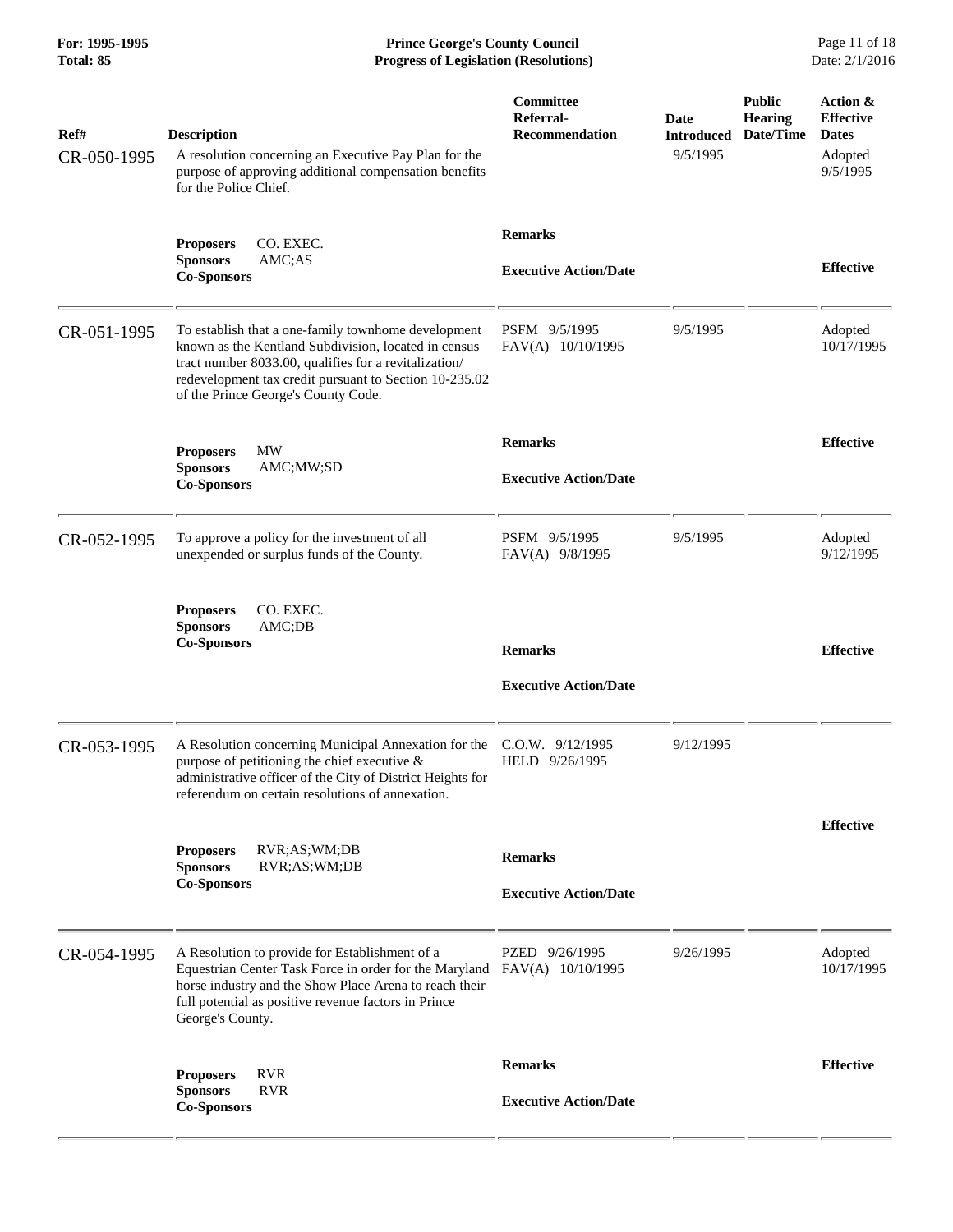**For: 1995-1995 Prince George's County Council** Page 12 of 18<br> **Prince George's County Council** Page 12 of 18<br> **Progress of Legislation (Resolutions)** Date: 2/1/2016 **Progress of Legislation (Resolutions) Progress of Legislation (Resolutions)** 

| Ref#<br>CR-055-1995 | <b>Description</b><br>A Resolution for the purpose of modifying the<br>"Guidelines for Mitigation Actions", which are<br>incorporated into the procedures of the Planning Board's<br>"Guidelines for the Analysis of the Traffic Impact of<br>Development Proposals".           | Committee<br>Referral-<br><b>Recommendation</b><br>PZED 9/26/1995<br>NR(A) 10/18/1995 | Date<br><b>Introduced</b><br>9/26/1995 | <b>Public</b><br><b>Hearing</b><br>Date/Time | Action &<br><b>Effective</b><br><b>Dates</b><br>PI<br>11/21/1995 |
|---------------------|---------------------------------------------------------------------------------------------------------------------------------------------------------------------------------------------------------------------------------------------------------------------------------|---------------------------------------------------------------------------------------|----------------------------------------|----------------------------------------------|------------------------------------------------------------------|
|                     | SD;AMC<br><b>Proposers</b><br>SD;AMC<br><b>Sponsors</b><br><b>Co-Sponsors</b>                                                                                                                                                                                                   | <b>Remarks</b><br>(SEE CB-85-1995)<br><b>Executive Action/Date</b>                    |                                        |                                              | <b>Effective</b>                                                 |
| CR-056-1995         | To amend the Regulations for the Moderately Priced<br>Dwelling Unit Program.                                                                                                                                                                                                    | THE 9/26/1995<br>HELD 10/5/1995                                                       | 9/26/1995                              |                                              |                                                                  |
|                     | <b>Proposers</b><br>CO. EXEC.<br>AMC;SD;DB<br><b>Sponsors</b><br><b>Co-Sponsors</b>                                                                                                                                                                                             | <b>Remarks</b><br>(SEE CB-101-1995)<br><b>Executive Action/Date</b>                   |                                        |                                              | <b>Effective</b>                                                 |
| CR-057-1995         | Supplementary Appropriation of Federal, State and other PSFM 9/26/1995<br>grant funds for the Circuit Court, the Office of the<br>State's Attorney, the Department of Corrections, Fire,<br>Health, Social Services, Housing and Community<br>Development and Non-Departmental. | FAV 10/10/1995                                                                        | 9/26/1995                              |                                              | Adopted<br>10/17/1995                                            |
|                     | CO. EXEC.<br><b>Proposers</b><br><b>Sponsors</b><br>SD;DB;MW<br><b>Co-Sponsors</b>                                                                                                                                                                                              | <b>Remarks</b><br><b>Executive Action/Date</b>                                        |                                        |                                              | <b>Effective</b>                                                 |
| CR-058-1995         | A Resolution to amend the Salary Plan for County<br>Police Civilian Employees; Salary Schedule P; effective FAV 10/17/1995<br>7/1/95 to 6/30/96.                                                                                                                                | PSFM 10/3/1995                                                                        | 10/3/1995                              |                                              | Adopted<br>11/21/1995                                            |
|                     | CO. EXEC.<br><b>Proposers</b><br><b>Sponsors</b><br>AMC;JE;RVR<br><b>Co-Sponsors</b>                                                                                                                                                                                            | <b>Remarks</b><br>(SEE CB-92-1995)<br><b>Executive Action/Date</b>                    |                                        |                                              | <b>Effective</b>                                                 |
| CR-059-1995         | A Resolution to amend Salary Schedule W, Deputy<br>Sheriff's Association of Prince George's County, Inc.;<br>effective 7/1/95 to 6/30/96.                                                                                                                                       | PSFM 10/3/1995<br>FAV 10/17/1995                                                      | 10/3/1995                              |                                              | Adopted<br>11/21/1995                                            |
|                     | CO. EXEC.<br><b>Proposers</b><br><b>Sponsors</b><br>AMC;JE<br><b>Co-Sponsors</b>                                                                                                                                                                                                | <b>Remarks</b><br>(SEE CB-93-1995)<br><b>Executive Action/Date</b>                    |                                        |                                              | <b>Effective</b>                                                 |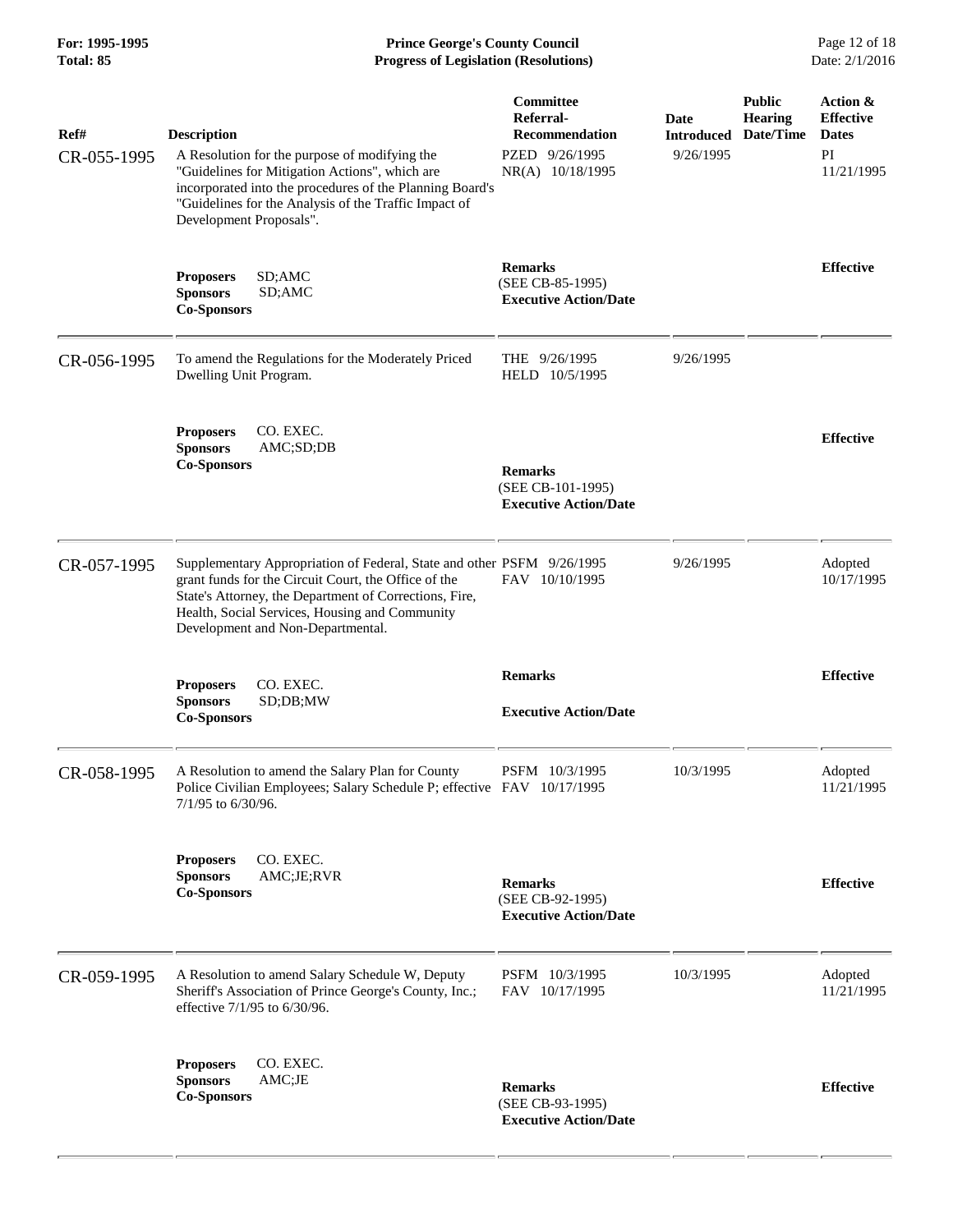**For: 1995-1995 Prince George's County Council** Page 13 of 18<br> **Prince George's County Council** Page 13 of 18<br> **Progress of Legislation (Resolutions)** Date: 2/1/2016 **Progress of Legislation (Resolutions) Progress of Legislation (Resolutions)** 

| Ref#<br>CR-060-1995 | <b>Description</b><br>A Resolution to amend Salary Plan for AFSCME Local<br>241, School Crossing Guards Salary Schedule X;<br>effective from $7/1/95$ to $6/30/96$ .                                                              | Committee<br>Referral-<br><b>Recommendation</b><br>PSFM 10/3/1995<br>FAV 10/23/1995 | Date<br><b>Introduced</b><br>10/3/1995 | <b>Public</b><br><b>Hearing</b><br>Date/Time | Action &<br><b>Effective</b><br><b>Dates</b><br>Adopted<br>11/21/1995 |
|---------------------|-----------------------------------------------------------------------------------------------------------------------------------------------------------------------------------------------------------------------------------|-------------------------------------------------------------------------------------|----------------------------------------|----------------------------------------------|-----------------------------------------------------------------------|
|                     | <b>Proposers</b><br>CO. EXEC.<br><b>Sponsors</b><br>AMC;RVR;JE<br><b>Co-Sponsors</b>                                                                                                                                              | <b>Remarks</b><br>(SEE CB-94-1995)<br><b>Executive Action/Date</b>                  |                                        |                                              | <b>Effective</b>                                                      |
| CR-061-1995         | A Resolution to amend the Salary Plan for Prince<br>George's Correctional Officers' Assoc. - Salary Schedule FAV 10/23/1995<br>D; effective 7/1/95 to 6/30/96.                                                                    | PSFM 10/3/1995                                                                      | 10/3/1995                              |                                              | Adopted<br>11/21/1995                                                 |
|                     | CO. EXEC.<br><b>Proposers</b><br><b>Sponsors</b><br>AMC;JE<br><b>Co-Sponsors</b>                                                                                                                                                  | <b>Remarks</b><br>(SEE CB-95-1995)<br><b>Executive Action/Date</b>                  |                                        |                                              | <b>Effective</b>                                                      |
| CR-062-1995         | A Resolution to amend Salary Schedule L for Police<br>Unit Personnel; effective July 1, 1995 to June 30, 1996. FAV 10/10/1995                                                                                                     | PSFM 10/3/1995                                                                      | 10/3/1995                              |                                              | Adopted<br>11/21/1995                                                 |
|                     | <b>Proposers</b><br>CO. EXEC.<br><b>Sponsors</b><br>AMC;JE;RVR;MW<br><b>Co-Sponsors</b>                                                                                                                                           | <b>Remarks</b><br>(SEE CB-96-1995)<br><b>Executive Action/Date</b>                  |                                        |                                              | <b>Effective</b>                                                      |
| CR-063-1995         | A Resolution to amend Salary Plan for Civilian Units<br>Deputy Sheriff's Association -- Salary Schedule Z;<br>effective 7/1/95 to 6/30/96.                                                                                        | PSFM 10/3/1995<br>FAV 10/17/1995                                                    | 10/3/1995                              |                                              | Adopted<br>11/21/1995                                                 |
|                     | CO. EXEC.<br><b>Proposers</b><br><b>Sponsors</b><br>JE;AMC<br><b>Co-Sponsors</b>                                                                                                                                                  | <b>Remarks</b><br>(SEE CB-97-1995)<br><b>Executive Action/Date</b>                  |                                        |                                              | <b>Effective</b>                                                      |
| CR-064-1995         | A resolution to designate the communities directly<br>impacted by the proposed Redskin Stadium as Special<br>Economic Impact Areas and establishing a ten-year<br>strategy to bring measurable economic growth to these<br>areas. | THE 10/3/1995<br>FAV 11/9/1995                                                      | 10/3/1995                              |                                              | Adopted<br>11/14/1995                                                 |
|                     | MW<br><b>Proposers</b><br><b>MW</b><br><b>Sponsors</b><br><b>Co-Sponsors</b><br>DB;RVR                                                                                                                                            | <b>Remarks</b><br><b>Executive Action/Date</b>                                      |                                        |                                              | <b>Effective</b>                                                      |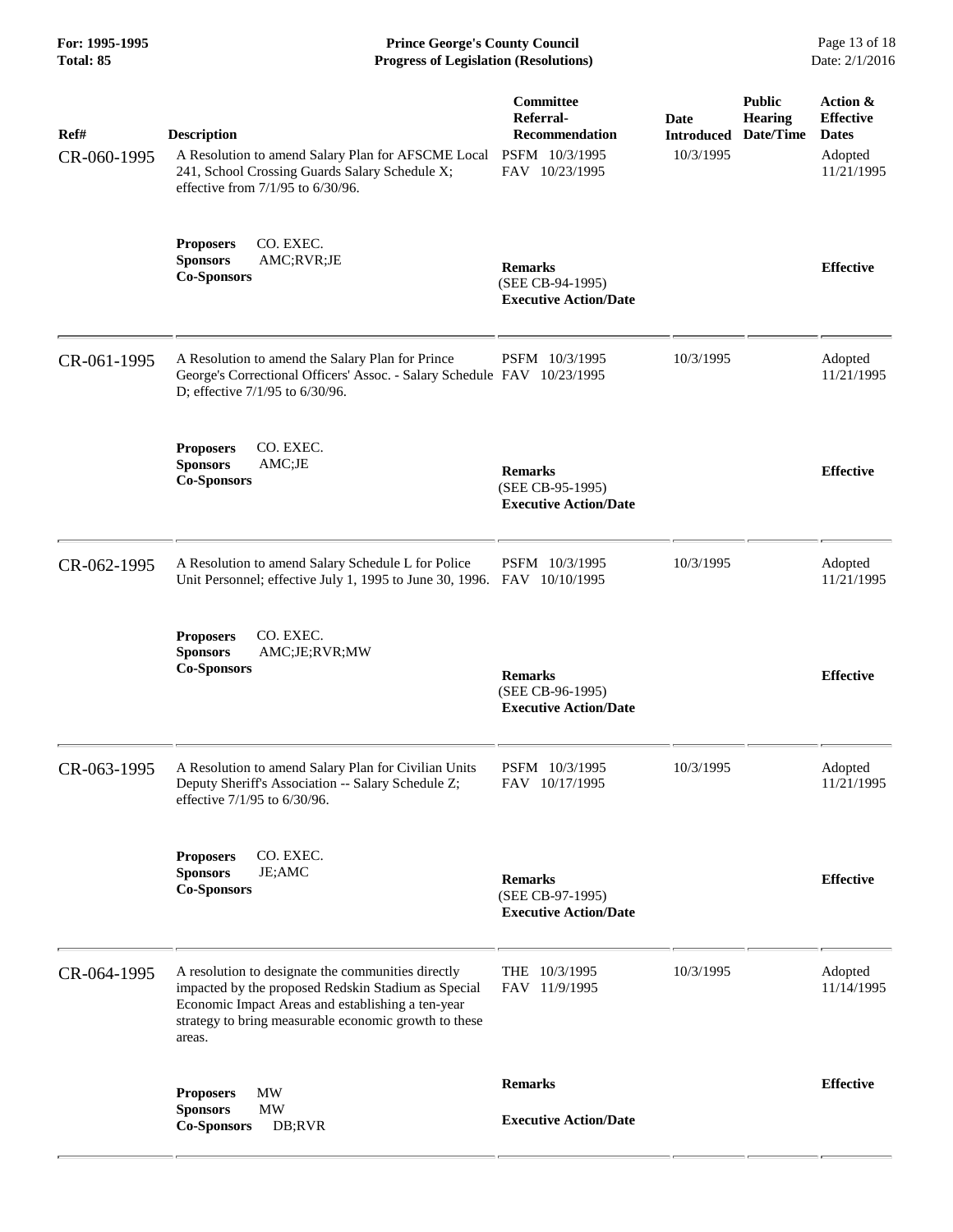**For: 1995-1995 Prince George's County Council** Page 14 of 18<br> **Prince George's County Council** Page 14 of 18<br> **Progress of Legislation (Resolutions)** Date: 2/1/2016 **Total: 85 Progress of Legislation (Resolutions)** 

| Ref#        | <b>Description</b>                                                                                                                                                                           | Committee<br>Referral-<br>Recommendation                                                    | <b>Date</b><br><b>Introduced</b> | <b>Public</b><br><b>Hearing</b><br>Date/Time | Action &<br><b>Effective</b><br><b>Dates</b> |
|-------------|----------------------------------------------------------------------------------------------------------------------------------------------------------------------------------------------|---------------------------------------------------------------------------------------------|----------------------------------|----------------------------------------------|----------------------------------------------|
| CR-065-1995 | Ten Year Water & Sewerage Plan (August 1995<br>Amendment Cycle) to change the Water & Sewer<br>category designations within the 1994 Comprehensive<br>Ten Year W & S Plan.                   | THE 10/17/1995<br>FAV(A) 11/14/1995                                                         | 10/17/1995 11/7/1995             | 1:30 PM                                      | Adopted<br>11/14/1995<br>R&R<br>11/21/1995   |
|             | CO. EXEC.<br><b>Proposers</b><br><b>Sponsors</b><br>AMC<br><b>Co-Sponsors</b>                                                                                                                | <b>Remarks</b><br>(11/21/95--RECONSIDERED<br>& READOPTED)<br><b>Executive Action/Date</b>   |                                  |                                              | <b>Effective</b><br>12/13/1995               |
| CR-066-1995 | To establish spending control limits for the FY1997<br>Water & Sewerage Operating and Capital Budget of the FAV 10/5/1995<br>Washington Suburban Sanitary Commission.                        | <b>THE</b>                                                                                  | 10/10/1995                       |                                              | Adopted<br>10/10/1995                        |
|             | CO. EXEC.<br><b>Proposers</b><br><b>Sponsors</b><br>AMC<br><b>Co-Sponsors</b>                                                                                                                | <b>Remarks</b>                                                                              |                                  |                                              | <b>Effective</b>                             |
|             |                                                                                                                                                                                              | <b>Executive Action/Date</b>                                                                |                                  |                                              |                                              |
| CR-067-1995 | To amend the Salary Plan of the County to reflect pay<br>rates and other modified benefits for General Schedule<br>employees.                                                                | PSFM 10/17/1995<br>FAV(A) 11/8/1995                                                         | 10/17/1995                       |                                              | Adopted<br>11/21/1995                        |
|             | CO. EXEC.<br><b>Proposers</b><br><b>Sponsors</b><br>AMC;MW<br><b>Co-Sponsors</b>                                                                                                             | <b>Remarks</b>                                                                              |                                  |                                              | <b>Effective</b>                             |
|             |                                                                                                                                                                                              | <b>Executive Action/Date</b>                                                                |                                  |                                              |                                              |
| CR-068-1995 | Fire Officials - Salary Schedule "F-O" to amend the<br>Salary Plan of the County to reflect certain wages and<br>benefit modifications of Fire Officials.                                    | PSFM 10/17/1995<br>FAV 11/8/1995                                                            | 10/17/1995                       |                                              |                                              |
|             |                                                                                                                                                                                              |                                                                                             |                                  |                                              | <b>Effective</b>                             |
|             | <b>Proposers</b><br>CO. EXEC.<br>AMC;DB<br><b>Sponsors</b><br><b>Co-Sponsors</b>                                                                                                             | <b>Remarks</b><br>(11/14/95--WITHDRAWN<br>BY CO. EXECUTIVE)<br><b>Executive Action/Date</b> |                                  |                                              |                                              |
| CR-069-1995 | Compensation and Benefits - Police Officials to amend<br>the Salary Plan of the County to reflect pay rates, define FAV 11/8/1995<br>the workweek, and explain benefits of Police Officials. | PSFM 10/17/1995                                                                             | 10/17/1995                       |                                              |                                              |
|             | CO. EXEC.<br><b>Proposers</b><br><b>Sponsors</b><br>AMC;MW<br><b>Co-Sponsors</b>                                                                                                             | <b>Remarks</b><br>(11/14/95--WITHDRAWN<br>BY CO. EXECUTIVE)                                 |                                  |                                              | <b>Effective</b>                             |

 **Executive Action/Date**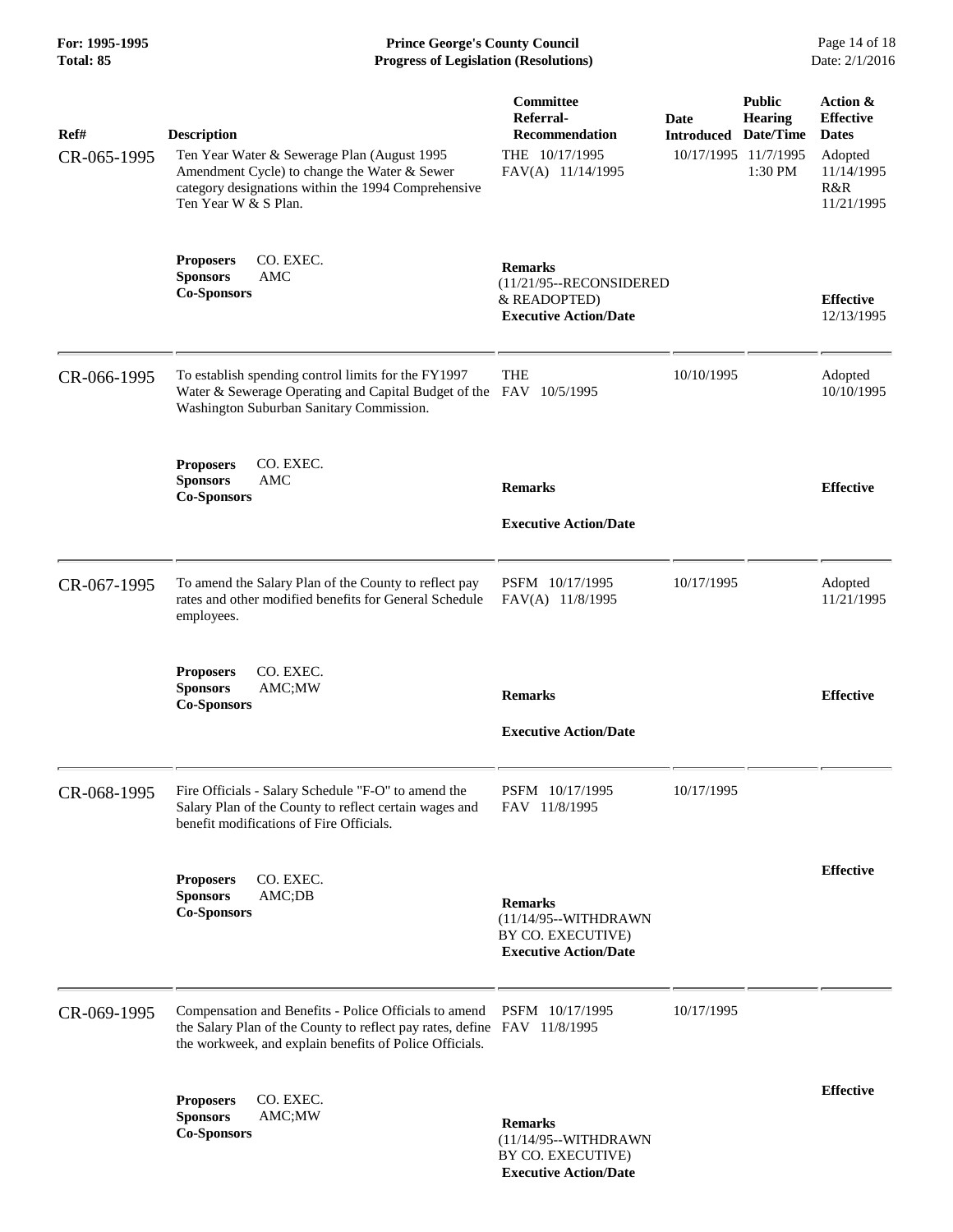| For: 1995-1995<br>Total: 85 | <b>Prince George's County Council</b><br><b>Progress of Legislation (Resolutions)</b>                                                                                                                                                  |                                                                                             |                                     |                                 | Page 15 of 18<br>Date: 2/1/2016              |
|-----------------------------|----------------------------------------------------------------------------------------------------------------------------------------------------------------------------------------------------------------------------------------|---------------------------------------------------------------------------------------------|-------------------------------------|---------------------------------|----------------------------------------------|
| Ref#                        | <b>Description</b>                                                                                                                                                                                                                     | <b>Committee</b><br>Referral-<br>Recommendation                                             | Date<br><b>Introduced Date/Time</b> | <b>Public</b><br><b>Hearing</b> | Action &<br><b>Effective</b><br><b>Dates</b> |
| CR-070-1995                 | Sheriff Officials Salary Schedule "S-O" to amend the<br>Salary Plan of the County to reflect the pay rates, define FAV 11/8/1995<br>workweek and explain benefits applicable to employees<br>covered under Salary Schedule S-O.        | PSFM 10/17/1995                                                                             | 10/17/1995                          |                                 |                                              |
|                             | CO. EXEC.<br><b>Proposers</b><br><b>Sponsors</b><br>AMC<br><b>Co-Sponsors</b>                                                                                                                                                          | <b>Remarks</b><br>(11/14/95--WITHDRAWN<br>BY CO. EXECUTIVE)<br><b>Executive Action/Date</b> |                                     |                                 | <b>Effective</b>                             |
| CR-071-1995                 | Correctional Officials Salary Schedule "C-O" to amend PSFM 10/17/1995<br>Salary Plan of the County to reflect pay rates, define the FAV(A) 11/8/1995<br>workweek, and explain benefits of the Department of<br>Corrections' Officials. |                                                                                             | 10/17/1995                          |                                 |                                              |
|                             | CO. EXEC.<br><b>Proposers</b><br><b>Sponsors</b><br>AMC;MW<br><b>Co-Sponsors</b>                                                                                                                                                       | <b>Remarks</b><br>(11/14/95--WITHDRAWN<br>BY CO. EXECUTIVE)<br><b>Executive Action/Date</b> |                                     |                                 | <b>Effective</b>                             |
| CR-072-1995                 | A resolution to amend the WSSC FY 1996-2001 Capital THE 10/17/1995<br>Improvements Program for Prince George's County for FAV(A) 10/26/1995<br>Water and Sewerage.                                                                     |                                                                                             |                                     | 10/17/1995 11/7/1995<br>1:30 PM | Adopted<br>11/7/1995                         |
|                             | CO. EXEC.<br><b>Proposers</b><br>AMC;DB;MW<br>Sponsors<br><b>Co-Sponsors</b>                                                                                                                                                           | <b>Remarks</b><br><b>Executive Action/Date</b>                                              |                                     |                                 | <b>Effective</b>                             |
| CR-073-1995                 | A Resolution concerning Municipal Annexation for the<br>purpose of petitioning the chief executive $\&$<br>administrative officer of the City of College Park for<br>referendum on a certain resolution of annexation.                 | $C.0.W.$ 11/7/1995<br>HELD 11/21/1995                                                       | 11/7/1995                           |                                 |                                              |
|                             | AMC<br><b>Proposers</b><br><b>Sponsors</b><br>AMC;AS;DB<br><b>Co-Sponsors</b>                                                                                                                                                          | <b>Remarks</b><br><b>Executive Action/Date</b>                                              |                                     |                                 | <b>Effective</b>                             |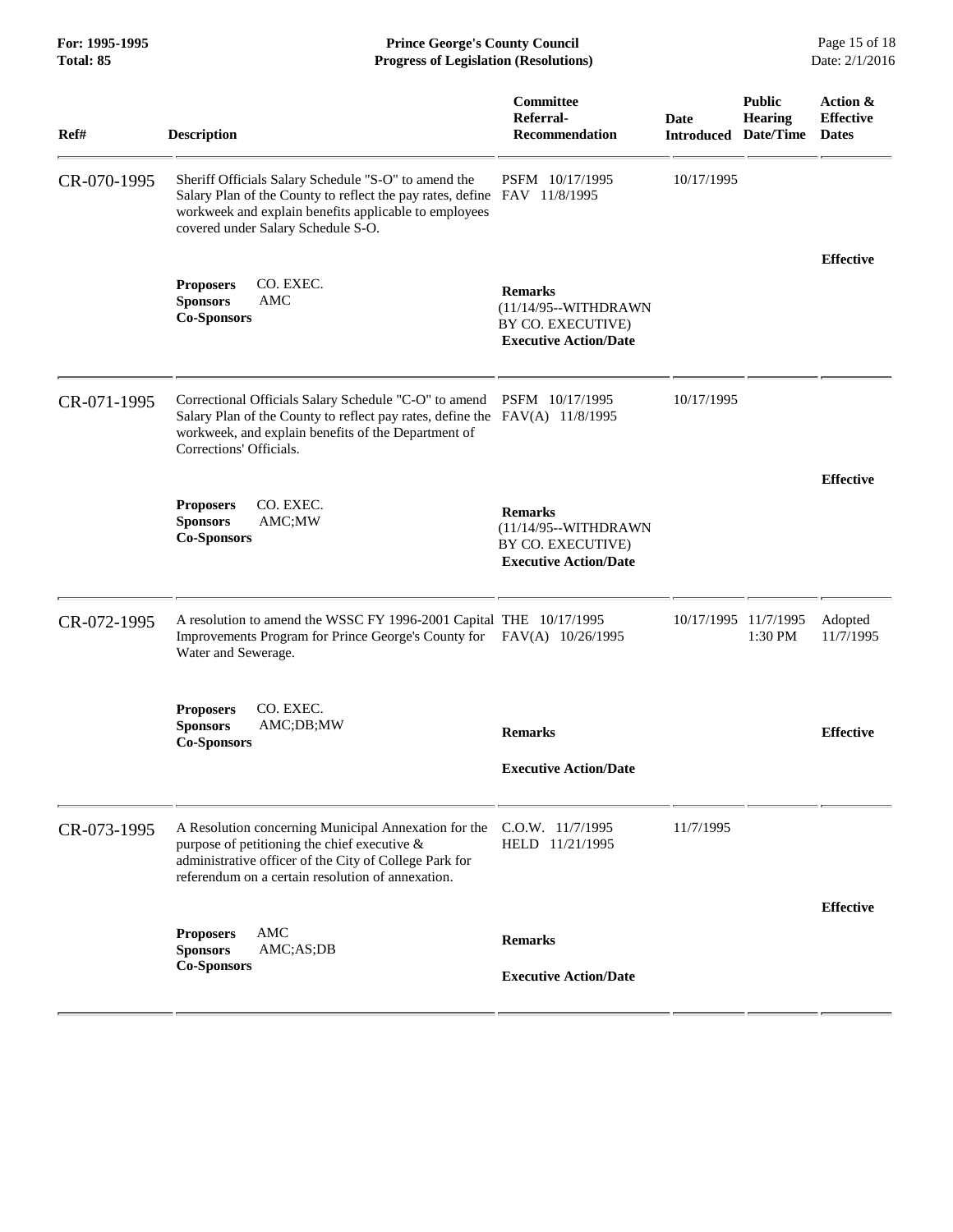**For: 1995-1995 Prince George's County Council** Page 16 of 18<br> **Prince George's County Council** Page 16 of 18<br> **Progress of Legislation (Resolutions)** Date: 2/1/2016 **Progress of Legislation (Resolutions) Progress of Legislation (Resolutions)** 

| Ref#<br>CR-074-1995 | <b>Description</b><br>A Resolution to amend Rules of Procedure for the<br>District Council.                                                                                                     | Committee<br>Referral-<br><b>Recommendation</b><br><b>RULES</b><br>FAV 10/17/1995 | Date<br><b>Introduced</b><br>10/24/1995 | <b>Public</b><br><b>Hearing</b><br>Date/Time | Action &<br><b>Effective</b><br><b>Dates</b><br>Adopted<br>11/7/1995 |
|---------------------|-------------------------------------------------------------------------------------------------------------------------------------------------------------------------------------------------|-----------------------------------------------------------------------------------|-----------------------------------------|----------------------------------------------|----------------------------------------------------------------------|
|                     | <b>RULES</b><br><b>Proposers</b><br><b>Sponsors</b><br>MW;DB;AMC;SD;JE<br><b>Co-Sponsors</b>                                                                                                    | <b>Remarks</b><br><b>Executive Action/Date</b>                                    |                                         |                                              | <b>Effective</b>                                                     |
| CR-075-1995         | Approval of the Housing Authority 1995 Single Family THE 10/24/1995<br>Mortgage Purchase Program and authorizing issuance of FAV(A) 11/9/1995<br>Bonds in an amount not to exceed \$25,000,000. |                                                                                   |                                         | 10/24/1995 11/14/1995<br>2:00 PM             | Adopted<br>11/14/1995                                                |
|                     | CO. EXEC.<br><b>Proposers</b><br><b>Sponsors</b><br>SD;RVR<br><b>Co-Sponsors</b>                                                                                                                | <b>Remarks</b><br><b>Executive Action/Date</b>                                    |                                         |                                              | <b>Effective</b>                                                     |
| CR-076-1995         | ASSIGNED.                                                                                                                                                                                       |                                                                                   |                                         |                                              |                                                                      |
|                     | <b>Proposers</b><br><b>Sponsors</b><br><b>Co-Sponsors</b>                                                                                                                                       | <b>Remarks</b><br><b>Executive Action/Date</b>                                    |                                         |                                              | <b>Effective</b>                                                     |
| CR-077-1995         | A resolution to provide for the election of the member<br>representative to the Board of Trustees of the Prince<br>George's County Supplemental Pension Plan for General<br>Schedule Employees. |                                                                                   | 10/24/1995                              |                                              | Adopted<br>10/24/1995                                                |
|                     | WM;JE<br><b>Proposers</b><br><b>Sponsors</b><br><b>Co-Sponsors</b>                                                                                                                              | <b>Remarks</b><br><b>Executive Action/Date</b>                                    |                                         |                                              | <b>Effective</b>                                                     |
| CR-078-1995         | A Resolution to authorize the expansion of the<br>membership of the Tricentennial Celebration<br>Commission.                                                                                    |                                                                                   | 10/24/1995                              |                                              | Adopted<br>10/24/1995                                                |
|                     | <b>AMC</b><br><b>Proposers</b><br><b>AMC</b><br><b>Sponsors</b><br><b>Co-Sponsors</b>                                                                                                           | <b>Remarks</b><br><b>Executive Action/Date</b>                                    |                                         |                                              | <b>Effective</b>                                                     |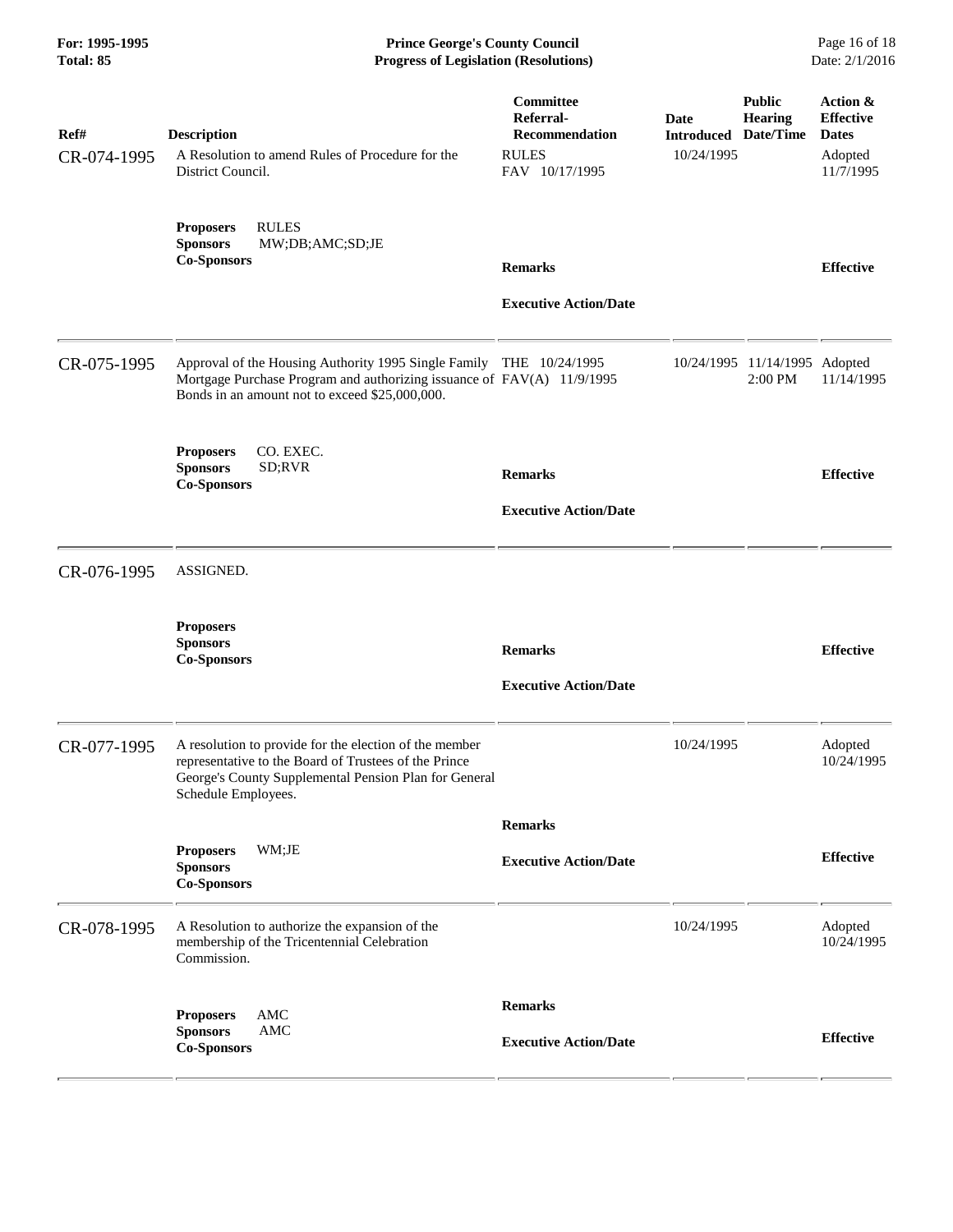| For: 1995-1995<br>Total: 85 | <b>Prince George's County Council</b><br><b>Progress of Legislation (Resolutions)</b>                                                                                                                                                                            |                                                                                           |                                        | Page 17 of 18<br>Date: 2/1/2016                                       |                                                                       |
|-----------------------------|------------------------------------------------------------------------------------------------------------------------------------------------------------------------------------------------------------------------------------------------------------------|-------------------------------------------------------------------------------------------|----------------------------------------|-----------------------------------------------------------------------|-----------------------------------------------------------------------|
| Ref#<br>CR-079-1995         | <b>Description</b><br>A resolution to impose a 911 fee for wireless telephone<br>service and 911 accessible service within the County<br>effective January 1, 1996.                                                                                              | <b>Committee</b><br>Referral-<br><b>Recommendation</b><br>PSFM 11/7/1995<br>FAV 11/8/1995 | Date<br><b>Introduced</b><br>11/7/1995 | <b>Public</b><br><b>Hearing</b><br>Date/Time<br>11/14/1995<br>2:00 PM | Action &<br><b>Effective</b><br><b>Dates</b><br>Adopted<br>11/14/1995 |
|                             | <b>Proposers</b><br>CO. EXEC.<br>AMC;SD;MW<br><b>Sponsors</b><br><b>Co-Sponsors</b>                                                                                                                                                                              | <b>Remarks</b><br><b>Executive Action/Date</b>                                            |                                        |                                                                       | <b>Effective</b>                                                      |
| CR-080-1995                 | A resolution concerning Hilltop Garden Apartments for THE 11/7/1995<br>the purpose of approving the public building and use of FAV 11/9/1995<br>Hilltop Garden Apartments.                                                                                       |                                                                                           | 11/7/1995                              |                                                                       | Adopted<br>11/14/1995                                                 |
|                             | CO. EXEC.<br><b>Proposers</b><br><b>Sponsors</b><br>RVR;DB;MW<br><b>Co-Sponsors</b>                                                                                                                                                                              | <b>Remarks</b><br><b>Executive Action/Date</b>                                            |                                        |                                                                       | <b>Effective</b>                                                      |
| CR-081-1995                 | A resolution affirming United Communities Against<br>Poverty as the Community Action Agency for Prince<br>George's County, supporting restructuring of the Board,<br>setting a time for reevaluation of the CAA and<br>establishing certain evaluation criteria. | <b>Remarks</b>                                                                            | 11/21/1995                             |                                                                       | Adopted<br>11/21/1995                                                 |
|                             | <b>Proposers</b><br>AS:DB:MW<br>AS;DB;MW<br><b>Sponsors</b><br>$\operatorname{Co-Sponsors}$                                                                                                                                                                      | <b>Executive Action/Date</b>                                                              |                                        |                                                                       | <b>Effective</b>                                                      |
| CR-082-1995                 | Approval of the issuance of M-NCPPC bonds in an<br>amount not to exceed \$46,570,000 to refund Prince<br>George's County Park Acquisition & Development<br>Bonds issued in 1990, 1992 and 1993 and Advance Land<br>Acquisition Bonds issued in 1990.             | <b>Remarks</b>                                                                            | 11/21/1995                             |                                                                       | Adopted<br>11/21/1995                                                 |
|                             | M-NCPPC<br><b>Proposers</b><br><b>Sponsors</b><br>DB;AMC<br><b>Co-Sponsors</b>                                                                                                                                                                                   | <b>Executive Action/Date</b><br>S 12/13/1995                                              |                                        |                                                                       | <b>Effective</b><br>11/21/1995                                        |
| CR-083-1995                 | To express the County Council's opposition to the<br>expansion of casino gambling in the State of Maryland.                                                                                                                                                      | LEG 11/21/1995                                                                            | 11/21/1995                             |                                                                       |                                                                       |
|                             | AS<br><b>Proposers</b><br>AS<br><b>Sponsors</b><br><b>Co-Sponsors</b>                                                                                                                                                                                            | <b>Remarks</b>                                                                            |                                        |                                                                       | <b>Effective</b>                                                      |
|                             |                                                                                                                                                                                                                                                                  | <b>Executive Action/Date</b>                                                              |                                        |                                                                       |                                                                       |